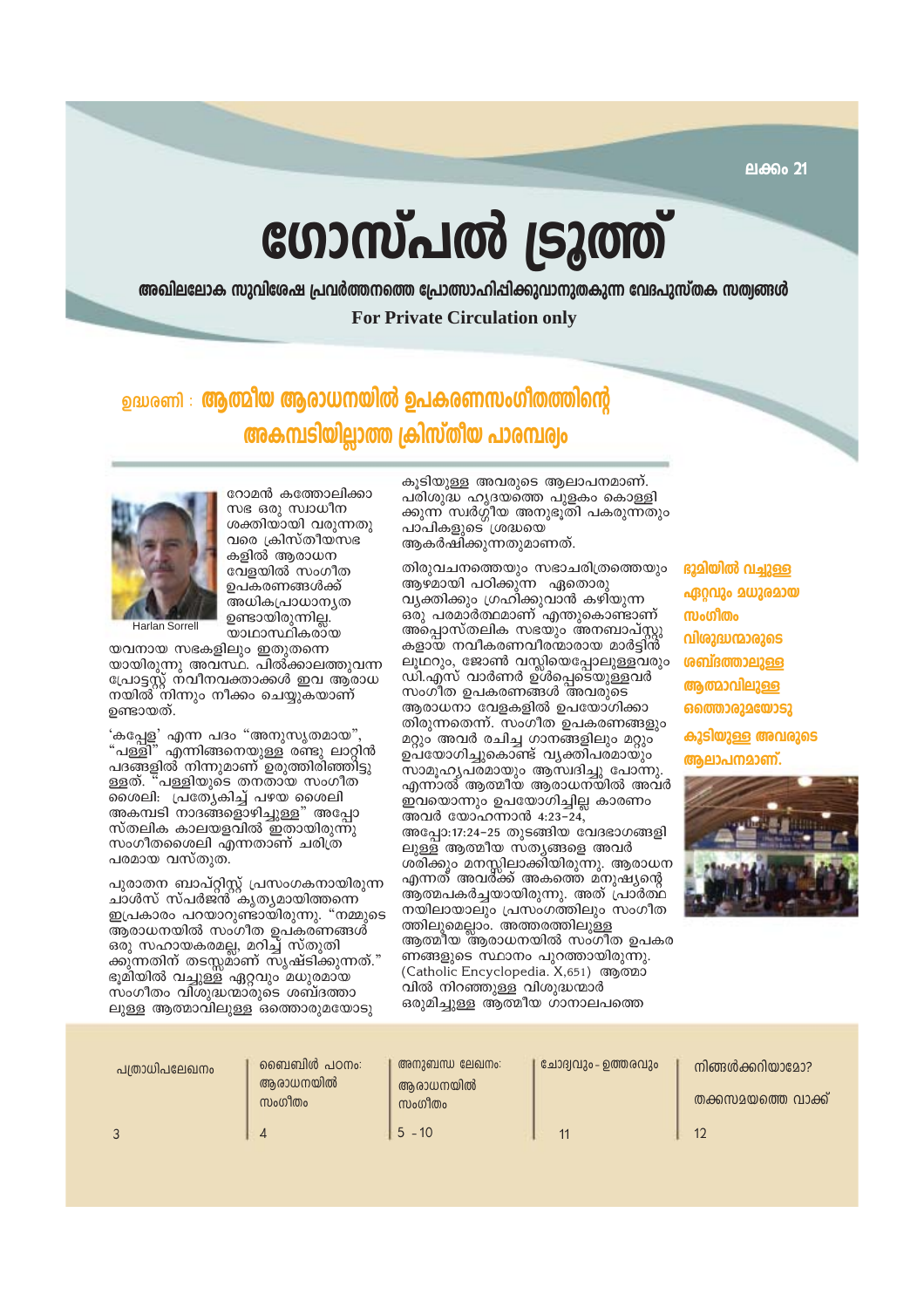## வைவிൾ

## എന്തു പഠിപ്പിക്കുന്നു.

### ദൈവവചനം

2 തിമൊ. 3: 16-17, 2 പത്രൊ. 1: 20, 21, മത്തായി 24 $\cdot$  35

### $m$  $\epsilon$  $\Omega_2$

മത്തായി 22: 37-40, യോഹ. 14: 21-23, 1 0000 0.4: 7-11

### മാനസാന്തരം അപ്പൊ. 3: 19, 17: 30, 2 കൊരി. 7:10

പ്പതുജനനം യോഹ. 3: 3-7, 2 കൊരി. 5: 17,

റോമർ 6 : 1-4, എഫെ. 2: 1, 5-6). പാപത്തിൽ നിന്നും സ്വാതന്ത്ര്യം

1 യോഹ. 5: 18, മത്തായി 1: 21, യോഹ. 8: 11

### പരിശുദ്ധാത്മ നിറവ്

അപ്പൊ. 19: 2, 15: 8-9, 1: 8).

### വിശുദ്ധി

ലൂക്കോ. 1:73-75, എബ്രാ. 12:14, 1 പത്രൊ. 1: 15-16, തീത്തോ. 2: 11, 12, റോമ. 6: 22

### ദൈവരാജ്യം

ലൂക്കോ. 17: 20-21, റോമ. 14: 17, യോഹ. 18: 36

### $m<sub>g</sub>$ അപ്പൊ. 2: 4-7, എഫെ. 4: 4-6, 1 കൊരി. 12: 12,13, കൊലൊ. 1: 18

ഐകൃത യോഹ. 17: 20-23, ഗലാ. 3: 28, വെളി. 18: 2-4

### ചട്ടങ്ങൾ

മത്താ. 28: 19-20, 26: 26-30, 1 കൊരി. 11: 23-27, യോഹ. 13: 14-17

### ദൈവീക രോഗശാന്തി ലൂക്കോ. 4: 18, യെശയ്യ. 53: 4-5, യാക്കോബ് 5: 13-16

വിവാഹശൂശ്രൂഷ മത്താ. 19: 5-6, ലൂക്കോ. 16: 18, റോമർ 7: 2-3, 1 കൊരി. 7: 10-11

ബാഹ്യപ്രകടനം 1 തിമൊ. 2: 9-10, 1 കൊരി. 11: 14-15, ആവർത്തനം 22: 5

അന്ത്യകാലം 2 പക്രൊ. 3: 7-12, യോഹ. 5: 28-29, 2 കൊരി. 5: 10, മത്താ. 25: 31-46

 $w$ ാമാധാനവാദം: ലൂക്കോസ് 6: 27-29, ലൂക്കോസ് 18: 20

### ആരാധന

യോഹ. 4: 23-24, എഫെ. 5: 19, 2 കൊരി. 3: 17

### അനുകല്പന മർക്കൊസ് 16: 15

ക്കാൾ മാധുര്യമുള്ള ശബ്ദം വേറെയില്ല. നിർഭാഗ്യമെന്നു പറയട്ടെ, ഇന്ന് ബഹുഭൂരി പക്ഷം ജനങ്ങൾക്കും സ്വർഗ്ഗീയഅനുഭൂതി പകരുന്ന ആത്മീയസന്തോഷം തുളുമ്പു ്ന്ന ആത്മാവിനെ തൊട്ടുണർത്തുന്ന സംഗീത ആരാധന തികച്ചും അജ്ഞാ് തമാണ്. അതുപോലെ ആത്മാവിനെ സ്പർശിക്കുന്ന പ്രചോദനം നൽകുന്ന മറ്റൊന്നുമില്ല.

ഈ ആത്മീയ യുഗത്തിൽ, ജനങ്ങൾ ആത്മീയരായി ഉയർത്തപ്പെടുകയും ക്രിസ്തുവിനൊപ്പം സ്വർഗ്ഗസ്ഥലങ്ങളിൽ ഇരിക്കുകയും ചെയ്തതെങ്കിൽ മാത്രമേ ഇത്തരത്തിലുള്ള് യഥാർത്ഥമായ ആരാധനാനുഭവം പ്രാപ്യമായി ത്തീരുകയുളളൂ. ആചാരപരമായോ അല്ലെങ്കിൽ യാന്ത്രികമായോ ഇത്തരം ആരാധന സാധ്യമാകില്ല. മറിച്ച് മനുഷ്യന്റെ ആത്മാവും ദൈവത്തിന്റെ ആത്മാവും തമ്മിലുള്ള സംഭാഷണത്തിലൂടെ മാത്രമേ അതു സാധ്യമാകൂ. നമ്മുടെ ആരാധനയിൽ നാം ആത്മാവിൽ പാടുന്നു, പ്രാർത്ഥിക്കുന്നു, പ്രസ്ംഗിക്കുന്നു (പ്രസംഗം), പുതിയ നിയമത്തിന്റെ അധികാരം പ്രയോജ നപ്പെടുത്തുന്നു. യാന്ത്രികമായുള്ള ഉപകരണ ആലാപനം പുതിയ നിയമത്തിൽ നമുക്ക് എവിടെയും കാണാനാവില്ല. മനുഷ്യന്റെ ദേഹിയിലും<br>ആത്മാവിലും ദൈവാത്മാവിനാലുളള അഭിഷേകത്താലാണത് പ്രാപൃമാ കുന്നത്. കഴിവുറ്റ കരങ്ങളിലുടെ സാധ്യമാക്കുന്ന മനോഹരമായ സംഗീത സംവിധാനങ്ങളിൽ ദൈവത്തിന്റെ താൽപര്യമോ പ്രസാദമോ ഇല്ല. നമ്മുടെ ഹൃദാന്തർ ഭാഗത്തിൽ നിന്നുയരുന്ന സ്വയസിദ്ധമായ സ്തുതിഗ്നതങ്ങളുടെ<br>സൗരഭ്യവാസന മണക്കുവാനാണ് ദൈവത്തിനിഷ്ടം.

ആരാധനയിൽ നിന്നും സംഗീത ഉപകരണങ്ങൾ നീക്കം ചെയ്യുന്ന ഒരു വൃക്തിക്ക് ആരാധനയുടെ കാരൃക്ഷമത കുറയുന്നതായി തോന്നുക സ്ഥഭാ വികം. എന്നാൽ യഥാർത്ഥത്തിൽ പരിശുദ്ധ ആത്മാവിന്റെ ചൈത്നൃത്തോടു കൂടിയ ആരാധനയിൽ അതൊരു വിഷയ്മേയല്ല. ആരാധനയുടെ കാര്യക്ഷ മത എന്നത് യാന്ത്രികമായ സംഗീത ഉപകരണ്ങ്ങൾ നീക്കം ചെയ്താലും ദൈവ്ത്തിന്റെ ആത്മാവും മനുഷ്യന്റെ ആത്മാവും തമ്മിലുള്ള ഐകൃതയും ആത്മശക്തിയുടെ കവിഞ്ഞൊഴുക്കുമ്ാണ്. അത്തരത്തിലുള്ള ആത്മീയ ആരാധനയിൽ ദൈവീക സൗഖ്യം തന്നെയുണ്ട്- അതൊന്നും യാന്ത്രികമായി സംഭവിക്കുന്നതല്ല.

"ദൈവം ഒരിക്കൽ മനുഷ്യനിർമ്മിതമായ കൂടാരങ്ങളിൽ വസിച്ചു, യിസ്രായേലിനെ തന്റെ സ്വന്തജനമായി തിരഞ്ഞെടുത്തു; (D.O.Teasley) യഥാക്രമമമായി യെരുശലേമിൽ നടകൊണ്ടും, പൂരാതനകാലത്തെ നീതിമാന്മാരാൽ ആരധിക്കപ്പെട്ടു.''

ദൈവത്തിന്റെ കലവറയിൽ മേൽത്തരമായതു പലതുമുണ്ട് എന്നാൽ ആദ്യനിയമങ്ങളും ചട്ടങ്ങളും മാറ്റപ്പെട്ടു. (എബ്രായർ 9:10), മനുഷ്യന്റെ ഹൃദയാന്തർമന്ദിരങ്ങളിൽ വസിച്ചു, പരിശുദ്ധ ഹൃദയത്തോടെ അവനെ ആരാധിക്കാം.



ആത്മീയ അഭിവൃദ്ധിയും ദൈവമക്കളുടെ ആത്മീയ വളർച്ചയും ലക്ഷ്യമാ ക്കികൊണ്ട്, ദൈവസഭയുടെ ഉപദേശ സതൃങ്ങൾ ക്രൈമാസങ്ങളിൽ പുറ ത്തിറക്കുന്ന ഒരു പ്രസിദ്ധീകരണമാണ് ഗോസ്പൽ ട്രൂത്ത്. www. thegospeltruth.org എന്ന വെബ്സൈറ്റ് മുഖേനയും ഇ- മെയിൽ വഴി യായും ആനുകാലിക ആത്മീയ സന്ദേശങ്ങൾ ലഭ്യമാണ്. ഗോസ്പൽട്രൂത്ത് മിക്കരാജ്യങ്ങളിലും പ്രദേശിക ഭാഷകളിൽ ഇന്ന് ലഭിക്കുന്നുണ്ട്. അനേക രുടെ സ്ഥമേധാദാനങ്ങൾ മുഖാന്തരമാണിത് സാധിക്കുന്നത്. മുഖപേജിലുള്ള ചിത്രങ്ങൾ അനുവാദപ്രകാരം കൊടുത്തിട്ടുള്ളതുമാകുന്നു.

> എന്ന് എഡിറ്റർ, മൈക്കിൾ ഡബ്ഡു. സ്മിത്ത്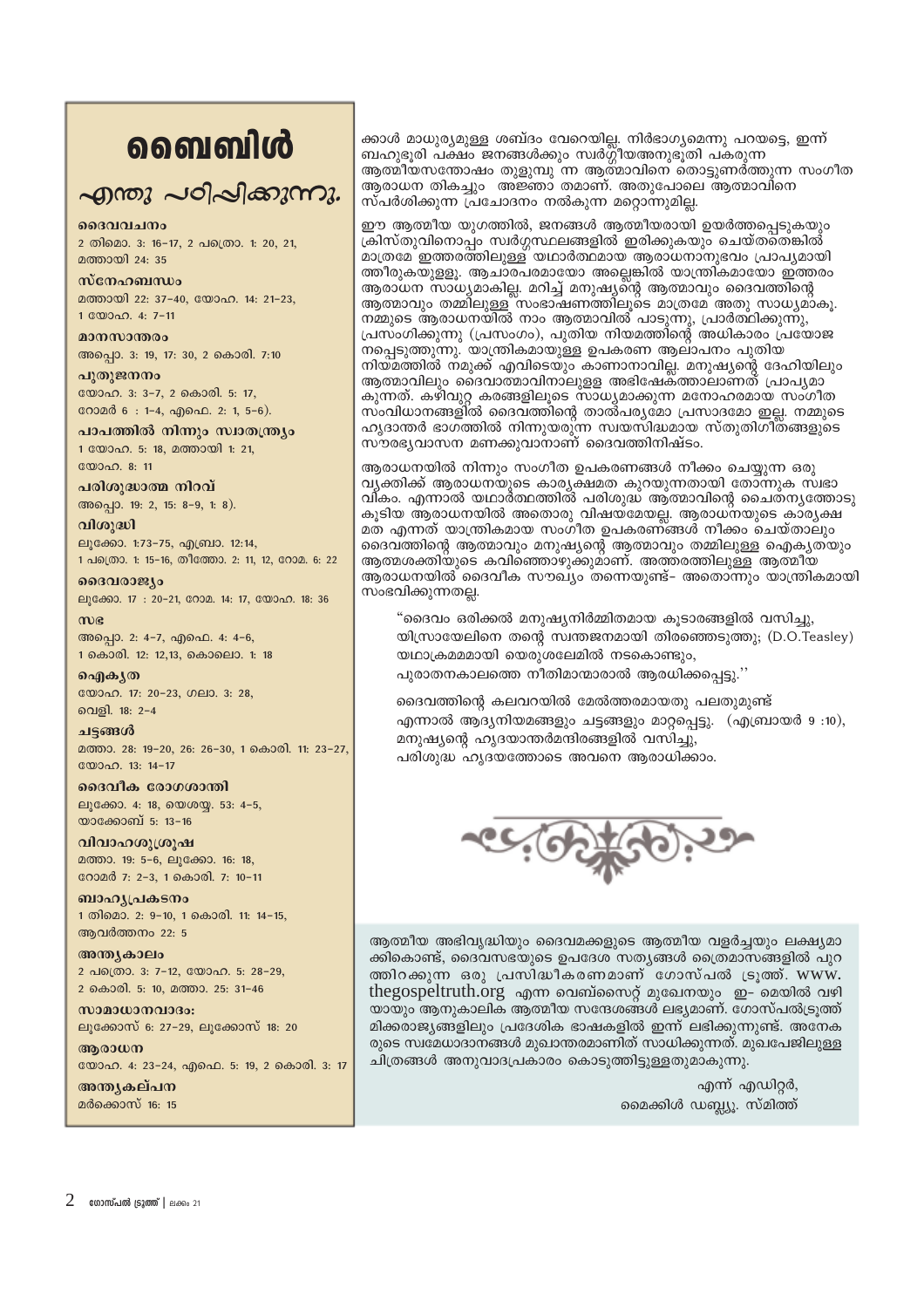# പത്രാധിപലേഖനം



യഹോവക്ക് അവന്റെ മഹത്വം കൊടുപ്പിൻ, വിശുദ്ധാലങ്കാരം ധരിച്ച യഹോവയെ നമസ്കരിപ്പിൻ." - സങ്കി. 29:2

ദൈവം സ്ഥാപിച്ച രണ്ട് ഉടമ്പടികളെ കുറിച്ചായിരുന്നല്ലോ നാം 18-ാം പതിപ്പിൽ വിശകലനം ചെയ്തത്. ഇത്തവണയും അതുമായി ബന്ധപ്പെട്ടുള്ള ഒരു വിഷയം വീണ്ടും പ്രതിപാദിക്കാം. ദൈവജനം ജഡത്താൽ സേവിക്കുന്നതിനു പകരം ആത്മാവിൽ ദൈവത്തെ

സേവിക്കുവാൻ ഇടവരട്ടെ. സംഗീത ഉപകരണങ്ങളുടെ സഹായത്താലുള്ള ആരാധന പുതിയ നിയമസഭയിൽ ആത്മാവിലുള്ള ആരാധനക്ക് പകരമായി വന്നതാണ്. ആത്മാവില്ലാത്ത ഉപകരണങ്ങൾ ഉപയോഗിക്കുന്നതും മെഴുകുതിരി കത്തിച്ച് വയ്ക്കുന്നതും ദൈവത്തിന് മഹത്വം കൊടുക്കുന്നില്ല വിശുദ്ധ ഹൃദയത്തോടും അധരത്തിൽ നിന്നുമാമണ് യഥാർത്ഥത്തിൽ ആരാധ്യനായ ദൈവം മഹത്വപ്പെടുന്നത്. അപ്രസക്തവും പ്രധാനൃത ഇല്ലാത്ത വിഷയമാണിതെന്ന് ഒരു പക്ഷേ പലരും കരുതുന്നുണ്ടാവും. പഴയനിയമ ശൈലിയിലുള്ള ആരാധനാ രീതി നമുക്ക് പിൻപറ്റാവുന്നതാണോ? പുതിയ നിയമത്തിൽ സംഗീത ഉപകരണത്തോടെയുള്ള ആരാധനയെക്കാൾ ആത്മാവിലുള്ള ആരാധനക്കാണ് പ്രസക്തി.

അമേരിക്കയിലും മറ്റ് വിദേശരാജ്യങ്ങളിലും ഞാൻ മിക്കപ്പോഴും സംഗീതഉപകരണങ്ങൾ ഉപയോഗിച്ചുള്ള ആരാധനയിൽ പങ്കെടുത്തിട്ടുണ്ട്. പലപ്പോഴും അതെല്ലാം ജഡിക ഉല്ലാസത്തിന് ഉപാധിയായിത്തീരുന്നതായാണ് .എനിക്ക് തോന്നിയിട്ടുള്ളത്. ഈ അവസരത്തിൽ ആത്മാർത്ഥതയോടെ ആത്മാവിൽ ആരാധിക്കുന്ന ചുരുക്കം ചിലർക്കെങ്കിലും പ്രസ്തുത ഉപകരണങ്ങൾക്കൊപ്പമുള്ള ആരാധന ഒരു തടസ്സമായി പരിണമിക്കുന്നത് ഞാൻ ശ്രദ്ധിച്ചിട്ടുണ്ട്. ചെറിയ കുടി വരവുകളിൽ പോലും ആത്മാവിലുള്ള വിശുദ്ധന്മാരുടെ ഒരുമിച്ചുള്ള ഉപകരണങ്ങളൊന്നുമില്ലാതെയുള്ള ആരാധന എത്ര അനുഗ്രഹപ്രദമാണ്.

സംഗീത ഉപകരണങ്ങൾ ഉപയോഗിക്കുന്നതിനെ മിക്ക ആളുകളും ന്യായീകരിക്കാറുള്ളത്, അവരുടെ സംസ്കാരം ആരാധനയുടെ ഭാഗമാക്കുന്നു എന്നു വാദിച്ചു കൊണ്ടാണ്. ഒരു പിയാനോയോ ട്രംസെറ്റോ ഉപയോഗിക്കുന്നത് മിക്കവാറും ആവരവരുടെ സംസ്കാരത്തിന്റെ ഭാഗമായാകും. എന്നാൽ സമയത്തിന്റെ നീക്കത്തിൽ ക്രമേണ അതും ജഡീക ഉല്ലാസമാണ് പ്രദാനം ചെയ്യുക.

സംഗീത ഉപകരണങ്ങൾ, ആരാധനക്കായി ഹൃദയങ്ങളെ ആകർഷിക്കുവാൻ സഹായിക്കുന്നു എന്ന് ചിലർ ശഠിക്കാറുണ്ട്. ആത്മീയ കാഴ്ചപ്പാടിന്റെ അഭാവമാണിതിനു കാരണം. യോഹന്നാൻ 6:43-44- ൽ ഇപ്രകാരം കാണാം. "ഞാൻ മുഖാന്തരമല്ലാതെ ആരും പിതാവിനടുക്കൽ എത്തുന്നില്ല." ജനങ്ങളെ എന്തിലേക്കാണ് നാം നയിക്കുന്നത് എന്നത് വലിയ ഒരു വിഷയം തന്നെ. ജഡീക ഉല്ലാസത്തിലേക്കോ അതോ ആത്മീയ സന്തോഷത്തിലേക്കോ എന്നതാണ് പ്രധാനപ്പെട്ട കാര്യം. പരിശുദ്ധാത്മാവ് ജനഹൃദയങ്ങളെ മാനസാന്തരത്തിലേക്കും ദൈവീക സ്പർശനത്തിലേക്കുമാണ് നയിക്കുന്നത്.

സംഗീതം ദൈവത്തിന്റെതാണ്. അത് ദൈവം മനുഷ്യർക്ക് നൽകിയ ഒരു വരം തന്നെയാണ്. ദൈവജനം ദൈവത്തെ പാടി മഹത്വപ്പെടുത്തേണമെന്ന് ദൈവം ആഗ്രഹിക്കുന്നു. യഥാർത്ഥ ആത്മാഭിഷേകത്തിനും ആത്മീയ ചൈതനൃത്തിനും മാനുഷികമായ ഒരു പകരക്കാരനായാണ് സംഗീത ഉപകരണങ്ങൾ പ്രവർത്തിക്കുന്നത്. ആത്മാവിന്റെ ചൈതന്യമില്ലെങ്കിൽ ആ ആരാധന നിർജ്ജീവമാണ്. സംഗീത ഉപകരണങ്ങൾ കൂടാതെയുള്ള വിശുദ്ധന്മാരുടെ ഒരുമിച്ചുള്ള ആരാധന എത്ര അനുഗ്രഹകരമാണ് ആനന്ദകരമാണ്.

മൈക്കിൾ ഡബ്ല്യു. സ്മിത്ത്

ഇന്റർനെറ്റിൽ കൂടുതൽ വായിക്കാം

### www.thegospeltruth.org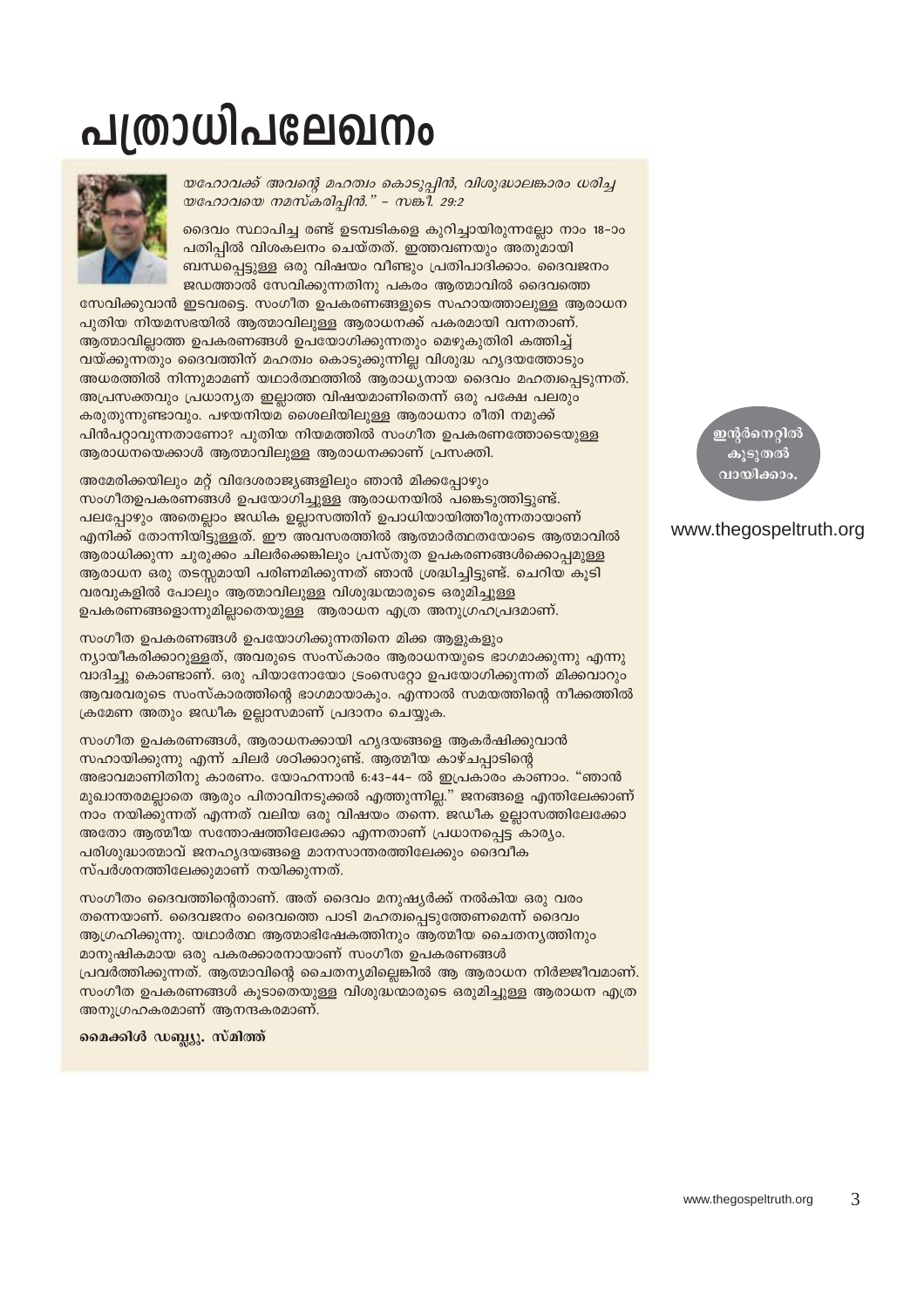# ബൈബിൾ പഠനസഹായി



വായനഭാഗം: സത്യനമസ്ക്കാരികൾ പിതാവിനെ ആത്മാവിലും സത്യത്തിലും നമസ്കരിക്കുന്ന നാഴിക വരുന്നു. ഇപ്പോൾ വന്നുമിരിക്കുന്നു. തന്നെ നമസ്കരിക്കുന്നവർ ഇങ്ങനെയുള്ളവർ ആയിരി ക്കേണമെന്ന് പിതാവ് ഇച്ചിക്കുന്നു. ദൈവം ആത്മാവാകുന്നു. അവനെ നമസ്കരിക്കുന്നവർ ആത്മാവിലും സത്യത്തിലും നമസ്കരിക്കേണം.' - യോഹന്നാൻ.4:23-24

രത്നചുരുക്കം : പഴയനിയമകാലത്തുള്ള ആരാധനയിൽ സംഗീത ഉപകരണങ്ങൾ പരമ്പരാഗതമായ ആചാരപ്രകാരം ഉൾപ്പെടുത്തിയിരുന്നു. പുതിയ നിയമത്തിൽ സംഗീത ഉപകരണത്തെക്കാൾ ആത്മാവിലുള്ള ആരാധനക്കാണ് പ്രാധാന്യം

- I. പഴയനിയമത്തിൽ സംഗീതഉപകരണം
	- A. ഉല്പത്തി. 4:21 യുബാലിന്റെ കണ്ടുപിടുത്തം
	- $B.$  സഭാപ്രസംഗി 2:8 മനുഷ്യ പുത്രന്മാരെ ആനന്ദിപ്പിക്കുന്നു
	- C. പുറപ്പാട് 15:20-21 മിര്യാമിന്റെ ആരാധന
	- D. 2 ദിനവ്യ. 20:27 -28 വിജയത്തിന്റെ അഘോഷം
	- $E.$  1 ശമൂ. 10:5 (പവാചക നിർദേശങ്ങൾ

### II. ദാവീദും സംഗീത ഉപകരണങ്ങളും

- A. 1 ശമു.16:15-23 കിന്നരം വായനയിൽ സമർത്ഥൻ.ശൗലിന്റെ ദുരാത്മാവിനെ പുറത്താക്കുന്നു
- $B.$  സങ്കി 33:1-3 സംഗീത ഉപകരണം മുഖാന്തിരമുള്ള സ്തുതി  $(mB)$ . 150:1 - 6)
- C. 1 ദിനവ്യ. 15:15,16 ദാവീദ് നിയമിച ഉപകരണങ്ങൾ

### III. ദാവീദ് നിയമിച്ച ആലയത്തിലെ അരാധന

- A. 1 ദിനവ്യ 23:5 ദൈവത്തിന്റെ ആലയത്തിനായി ദാവീദ് ഉപകരണങ്ങൾ ക്രമീകരിച്ചു  $(2 \text{ g} \cdot \text{g} \cdot \text{g} \cdot 5:1)$
- B. 1 ദിനവ്യ 25:6 ദാവീദിന്റെ ക്രമപ്രകാ രമുള്ള ഉപകരണങ്ങൾ
- C. 2 ദിനവ്യ29:25-28 ദാവീദിൻെ കല്പനപ്രകാരമുള്ള ഉപയോഗവും ക്രമീകരണവും

#### $IV.$ പ്രവാചകന്മാരുടെ ശാസന

- A. യെശയ്യ 5: 11-13 ജഡപ്രകാരമുള്ള വിരുന്നുകളിലെ സംഗീതം
- $B.$  ആമോസ് 6:1-5 ദാവീദിനെപ്പോലെ സംഗീത ഉപകരണം ക്രമീകരിച്ച വർക്കുള്ള മുൻ അറിയിപ്പ്

### $V_{\cdot}$ പുതിയ നിയമകാലത്തെ പുതിയ നിലവാരം

A. മത്തായി 5:17 ന്യായപ്രമാണം നിവർത്തിക്കപ്പെട്ടു  $B.$  എബ്രായർ 10:1-9 ഒരു പുതിയ നിലവാരം

- C. യോഹന്നാൻ 4:23,24 സതൃനമസ്കാരികൾ സത്യത്തിലും ആത്മാവിലും ആരാധിക്കും
- D. അപ്പോ 17:22-25 ദൈവം മനുഷ്യകരങ്ങളാൽ ആരാധിക്കപ്പെടേണ്ടവനല്ല

### VI. പുതിയ നിയമ ഉപദേശവും പ്രവർത്തനവും

- $A$ . മത്തായി 26:30 യേശുവിന്റെയും ശിഷ്യന്മാരുടെയും ഗാനാലപം
- $B.$  റോമർ 15:9 ദൈവത്തെ മഹത്വീകരിപ്പാൻ പാടുക
- C. 1 കൊരി 14:15 ആത്മാവിലും ബുദ്ധിയിലും പാടുക
- D. എഫെസ്യർ 5:18-20 ഹൃദയത്തിൽ ആനന്ദത്തോടെ പാടുക
- E. കൊലേസ്യർ 3:16 സങ്കീർത്തന ങ്ങളാലും സ്തുതികളാലും ആത്മീയ ഗീതങ്ങളാലും (യാക്കോബ് 5:13)
- F. എബ്രായർ 2:12 സ്തുതി പാടുക
- G. എബ്രായർ 13:15 അധരഫലമെന്ന സ്തോത്രയാഗം അർപ്പിക്കുക

### VII. ലൗകീക ആരാധന

- A. 2 തീമൊ 3:1-5 ലോകമോഹങ്ങളെ സ്നേഹിക്കുന്നവർ
- $B.$  1 യോഹന്നാൻ 2:15, 17 ലോകത്തെ സ്നേഹിക്കരുത്

### VIII. ആത്മീയ ആരാധന

- A. റോമർ 12:1 2 ഈ ലോകത്തിന് അനുരൂപരാകരുത്
- $B.$  1 പത്രോസ് 2:5 ആത്മീയ യാഗങ്ങൾ അർപ്പിക്കുക

ഉപസംഹാരം: സങ്കീർത്തനങ്ങളാലും സ്തുതികളാലും ആത്മീയഗീതങ്ങളാലും തമ്മിൽ പഠിപ്പിച്ചും ബുദ്ധി ഉപദേശിച്ചും നന്ദിയോടെ നിങ്ങളുടെ ഹ്യദയത്തിൽ ദൈവത്തിന് പാടിയും ഇങ്ങനെ ക്രിസ്തുവിന്റെ വചനം ഐശ്വര്യമായി സകലജ്ഞാനത്തോടും കൂടെ നിങ്ങളിൽ വസിക്കട്ടെ (കൊലോസ്യർ $3:16$ )



സംഗീത ഉപകരണങ്ങളുടെ ෨෨෨෫ඁ෪ **Bos 2008 Gaz 860** 

ൈവമക്കളുടെ ഇടയിലുള്ള പരസ്പര ൜ഁനേഹവും ഐക്വതയുമാണ് യഥാർത്ഥ സൗന്ദര്വവും തിളക്കവും. ശലോമോൻ ദൈവാലയം പ്രതിഷ്ഠിച്ചത് 120 പുരോഹിതന്മാർ ഒത്തൊരുമിച്ച് കാഹളം ഊതികൊണ്ടാണ്. (2 ദിനവ്വ 5: 12-14) ദൈവമഹത്വം കൊണ്ട് ആലയം നിറഞ്ഞു. പുതിയ നിയമത്തിൽ പെന്തകൊസ്തു നാളിൽ 120 ക്രിസ്തു ശിഷ്വർ കൂടിയിരുന്ന **മാളികമുറിയിൽ** ദൈവസാന്നിദ്ധ്വം ഇറങ്ങിവന്നു. ൈവാത്മാവ് ശക്തിയോടെ വ്വാപരിച്ചു അവരിൽ നിറഞ്ഞു. അവരെല്ലാം വരും ദൈവ ഇഷ്ടം ചെയ്യുന്ന നീതിയുടെ ഉപകരണങ്ങളായിത്തീർന്നു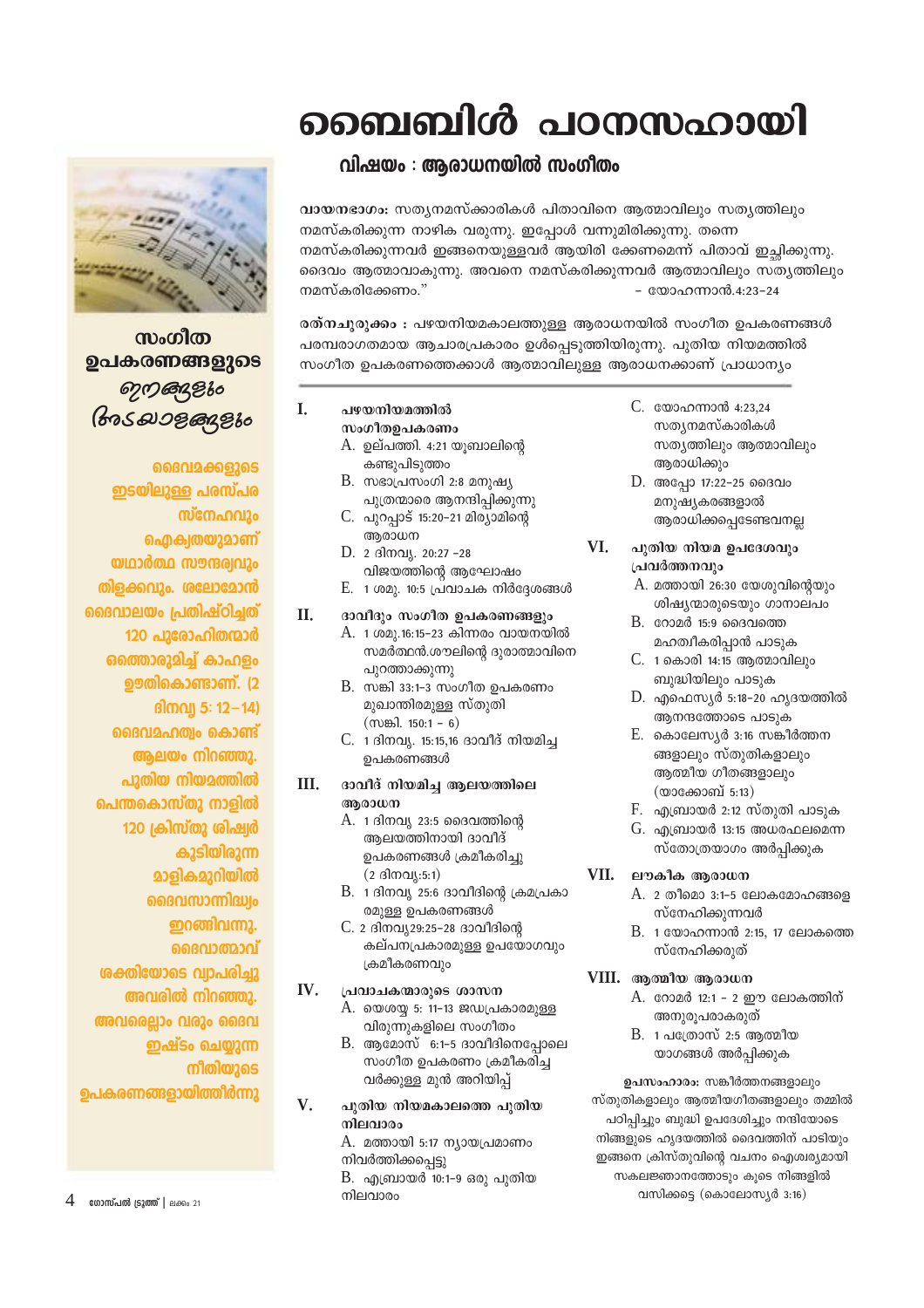# 

ആത്മീക വർദ്ധനയ്ക്കും ഉള്ളതായിരിക്കേണം. ആ ലക്ഷ്യം മനസ്സിലും ഹൃദയത്തിലും ഉണ്ടെങ്കിൽ സംഗീത ഉപകരണങ്ങളാലുള്ള ആരാധന ദൈവത്തിനും സ്വീകാര്യമായി അർപ്പിക്കാം എന്നു പറയുവാൻ കഴിയുമോ?

ദൈവം പേരെടുത്ത് പറയാത്ത ധാരാളം കാര്യ ങ്ങൾ ബൈബിളിൽ ഉണ്ട്, പക്ഷേ സത്യത്തി ന്റെ തത്വങ്ങൾ അനുഗമിക്കുവാൻ അവിടുന്നു നമുക്ക് കല്പന നൽകിയിരിക്കുന്നു. ചരിത്ര രേഖകളും പ്രായോഗിക വീക്ഷണങ്ങളും ചേർത്തു നോക്കിയാൽ സംഗീത ഉപകരണ ങ്ങൾ ആത്മീ കവർദ്ധനവിനു കൃപായുഗത്തി ലെ ആരാധനയിൽ ഉപകാരപ്പെടുന്നില്ല എന്നു ദൈവവചനവും പരിശുദ്ധാത്മാവും വ്യക്ത മാക്കുന്നു

### സംഗീത ഉപകരണങ്ങളുടെ ഉത്ഭവം

ഉല്പത്തി 4:21 –ൽ സൂചിപ്പിക്കുന്നതു കയീന്റെ പിൻഗാമിയായ യുബാൽ, ആയിരുന്നു കിന്നര വും വേണുവും പ്രയോഗിക്കുന്ന എല്ലാവരു ടെയും പിതാവ് എന്നാണ്. കയീന്റെ പിൻഗാ മികളെ തിരുവചനത്തിൽ പരാമർശിച്ചിരിക്കു ന്നത് "മനുഷ്യരുടെ പുത്രന്മാർ" എന്നാണ്, കാരണം അവർ "ദൈവത്തിന്റെ പുത്രന്മാർ" എന്നു വിളിക്കപ്പെട്ട ശേത്തിന്റെ പിൻഗാമികളെ പ്പോലെ ദൈവത്തെ പിൻതുടർന്നില്ല. ദൈവ ത്തെ പ്രസാദിപ്പിക്കുവാൻ താൽപര്യ്മില്ലാത്ത അഭക്തരായ ജനങ്ങളിൽ നിന്നാണ് സംഗീത ഉപകരണങ്ങൾ ഉണ്ടായത് എന്നത് ആശ്ചര്യം ഉളവാക്കുന്നു. ചില സന്ദർഭങ്ങളിലും സാഹച ര്യങ്ങളിലും സംഗീത ഉപകരണങ്ങൾ ഉപയോ ഗിക്കുന്നത് തെറ്റ് അല്ലെങ്കിലും തലമുറകളായി ശത്രു യഥാർത്ഥ സമാധാനം ഹൃദയത്തിനും ആത്മാവിനും നല്കുവാൻ കഴിയുന്നവനിൽ നിന്ന് ജനത്തെ അകറ്റി നിർത്തിയിരിക്കുന്നു. ശലോമോൻ "വെള്ളിയും പൊന്നും രാജാക്ക ന്മാർക്കും സംസ്ഥാനങ്ങൾക്കുമുള്ള ഭണ്ഡാ രവും സ്വരൂപിച്ചു; സംഗീതക്കാരെയും സംഗീത കാരത്തികളെയും മനുഷ്യരുടെ പ്രമോദമായ അനവധി സ്ത്രീ ജനത്തെയും സമ്പാദിച്ചു" എന്ന് സാക്ഷ്യപ്പെടുത്തിയിരിക്കുന്നു (സഭാപ്രസംഗി 2:8), എങ്കിലും തന്റെ സകല

### സത്വ ആരാധന കാംക്ഷിക്കുന്നു.

ക്രിസ്തുവിന് മുൻപ് ആരാധനയുടെ രീതി അചാരപരവും അനുഷ്ഠാനപരവും അയിരുന്നു. ദൈവജനം ചില ദിവസങ്ങളെ വിശുദ്ധമായി കണക്കാക്കി യാഗങ്ങളും സൗരഭ്യവാസനയായ യാഗങ്ങളും, ആചാരപരമായ ശുദ്ധീകരണവും, വാദ്യമേളങ്ങളോട് കുടിയ സംഗീതം മുതലാ യവയെല്ലാം അർപ്പിച്ചു പോന്നിരുന്നു. യേശുക്രി സ്തുവിന്റെ അവതാരത്തോടു കൂടി ദൈവം ജഡത്താലും, ജഡത്തിലുമുള്ള ആരാധനയിലും സംതൃപ്തിപ്പെടാതെ മനുഷ്യന്റെ ആത്മാവ് പരിശുദ്ധാത്മാവിനാൻ നിറഞ്ഞുള്ള ആത്മീക ബന്ധം ഇഷ്ടപ്പെടുന്നു. തെറ്റായ ആരാധന ഇന്നും തുടർന്നു കൊണ്ടിരിക്കുമ്പോൾ സത്യ ആരാധന ദൈവം അന്വേഷിച്ചു കൊണ്ടിരിക്കു m.

ആധുനിക കാലഘട്ടത്തിലെ ആരാധനയുടെ നല്ലൊരു ഭാഗവും സംഗീത ഉപകരണങ്ങളെ ചുറ്റിപ്പറ്റിയുള്ളതാണ്. തന്നെത്താൻ വിശുദ്ധരായി ദൈവത്തിനു മഹത്വവും ആദരവും ബഹുമാനവും അർപ്പിക്കുന്ന സതൃനമസ് കാരികൾ ആയിരിക്കണം ദൈവമക്കൾ എന്ന് ദൈവം ആഗ്രഹിക്കുന്നു. ആരാധന ദൈവത്തിനു മഹത്വം അർപ്പിക്കുന്നതിനും വിശ്വാസികളിൽ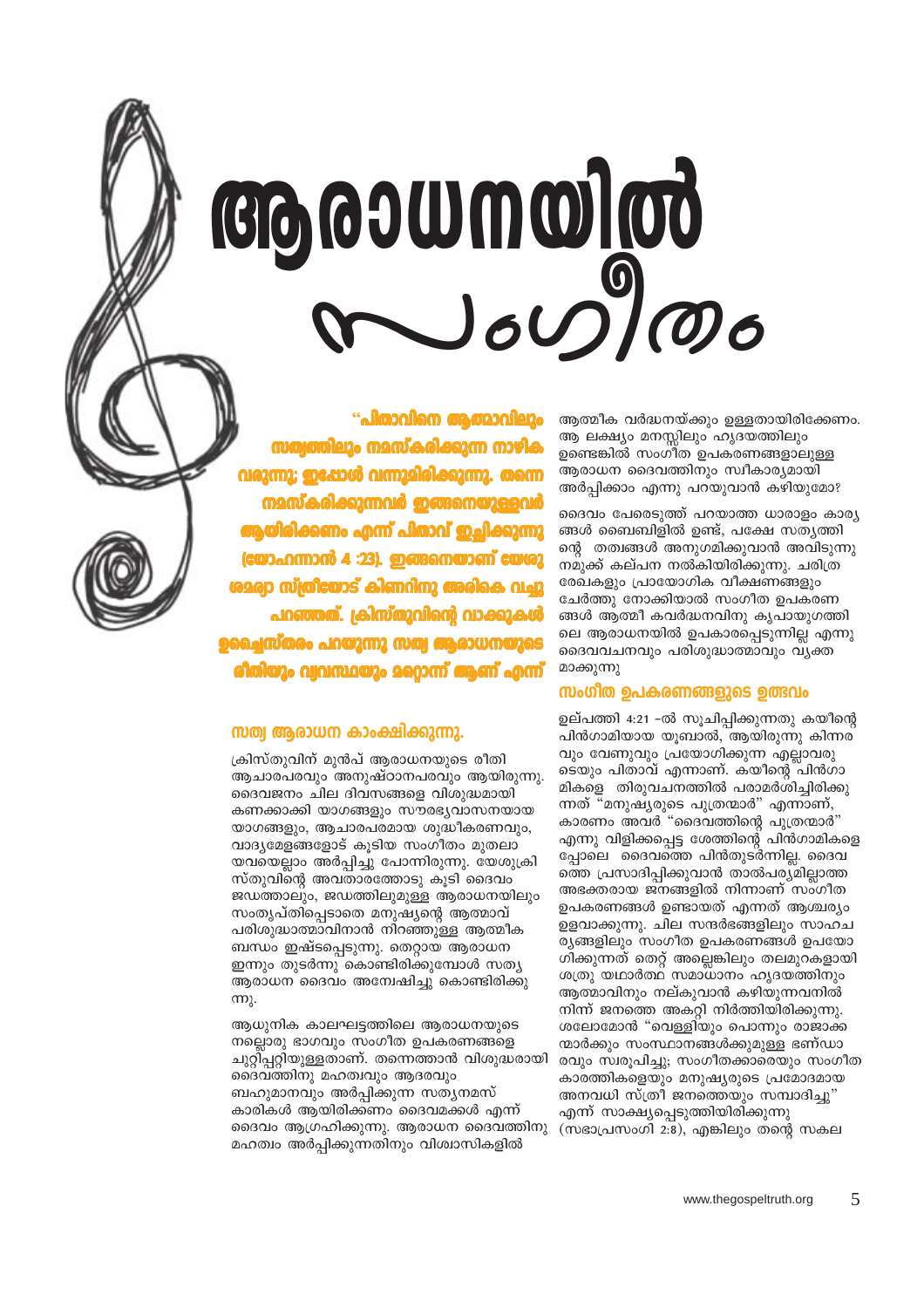പരിശ്രമങ്ങളെയും നോക്കി അതെല്ലാം മായയും വൃഥാ പ്രയത്നവും എന്ന് അനുത്പിക്കുകയും ചെയ്തിരിക്കുന്നു. (സഭാപ്രസംഗി 2:11). അപ്പോൾ തന്നെ വാദ്യമേളങ്ങൾക്ക് മനസ്സിനെ താല്ക്കാ ലികമായി ആശ്വസിപ്പിക്കുവാനും, കോപത്തിൽ നിന്നു അയവു വരുത്തുവാനുമുള്ള കഴിവും ഉണ്ടെങ്കിലും ഒരിക്കലും അവയ്ക്ക് നീതി വരുത്തുവാൻ കഴിവില

### സംഗീത ഉപകരണങ്ങളുടെ ഉപയോഗം പഴയനിയമകാലത്ത്

ദാവിദിന്റെ സമയം വരെ സജീവ ആരാധനയ്ക്ക് സംഗീത ഉപകരണങ്ങൾ ഉപയോഗിച്ചിരുന്നില്ല; എന്നാൽ അതിനു ശേഷം രാജാവ് അതു കല്പിച്ചതായോ നിയോഗിചതായോ തിരാവചനം വ്വക്തമാക്കുന്നു.

വിവിധ നിലകളിൽ പഴയ നിയമ ഭക്തന്മാർ സംഗീത ഉപകരണങ്ങൾ ഉപയോഗി ച്ചിരുന്നു. ജഡത്തിലുള്ള ആഹാദത്തിന്റെ പ്രദർശന മായി ചെങ്കടൽ കടന്നതിനു ശേഷം മോശെയുടെ സഹോ ദരി മിര്യാം കൈയിൽ തപ്പെ ടുത്ത് സ്ത്രീകൾ എല്ലാവ രോടും കുടെ നൃത്തം ചെയ്തു (പുറപ്പാട് 15:20-21). യുദ്ധം ജയിച്ചതിനു ശേഷം സംഗീ ത ഉപകരണങ്ങളാൽ യഹോവയെ മഹത്വപ്പെടു ത്തുവാൻ സൈന്യം ആഹ്വാ നം നൽകിയിരുന്നു (2 ദിനവൃ ത്താന്തം 20: 27-28). പുജാഗി രിയിൽ നിന്ന് വാദ്യോപക രണങ്ങളോടു കൂടി ഇറങ്ങി വന്ന പ്രവാചക ഗണത്തെ



ശൗൽ കണ്ടു (1 ശാമുവേൽ 10:5). തന്റെ മനസ്സ് ശാന്തമായതിനു ശേഷം പ്രവചിക്കേണ്ടതിനു വേണ്ടി എലീശ, ഒരു വീണക്കാരനെ തന്റെ മുമ്പിൽ കൊണ്ടു വരുവാൻ ആവശ്യപ്പെട്ടു  $(2.$  രാജക്കന്മാർ 3:14-15). സംഗീത ഉപകരണ ങ്ങൾ ഉപയോഗിക്കുമ്പോൾ തന്നെ അവയൊന്നും സമാഗമന കൂടാരത്തിൽ ആരാധനയ്ക്കായി ഉപയോഗിച്ചിട്ടില്ല എന്നത് ശ്രദ്ധേയമാണ്. സമാഗ മന കൂടാരത്തിന്റെ രൂപകല്പന, ഉപകരണങ്ങൾ, യാഗത്തിനും ആരാധനയ്ക്കുമുള്ള നിർദ്ദേശങ്ങൾ എന്നിവയൊക്കെ ദൈവം നൽകിയപ്പോൾ സംഗീ ത ഉപകരണങ്ങൾ, യഥാർത്ഥ ആരാധനയ്ക്ക് പരിഗണിച്ചില്ല.

### ദാവിദ് – സംഗീതം ഇഷ്ടപ്പെടവൻ

ദാവീദ് രാജാവ് ചെറുപ്പം മുതൽ തന്നെ കിന്നരം വായിക്കുന്നതിൽ നിപുണൻ ആയിരുന്നു. ശൗൽ രാജാവ് ദുരാത്മാവിനാൽ ബാധിക്കപ്പെടുമ്പോൾ ദാവീദ് കിന്നരം എടുത്തു വായിക്കുമ്പോൾ ദുരാ ത്മാവ് ശൗലിനെ വിട്ടുപോയിരുന്നു (1 ശമുവേൽ 16:15–23). ഇതു സംഗീതത്തിന്റെ ഒരു നിയമമാണ്. വാക്കുകൾക്ക് മനുഷാത്മാവിനെ തൊടുവാൻ കഴിയാതിരിക്കുന്നയിടത്ത്. സംഗീതത്തിനു അതു സാധിക്കുന്നു. ജഡികമായി സംഗീത ഉപകരണ ങ്ങൾക്കു മനസ്സിന്റെ പ്രശ്നങ്ങൾക്കും കഷ്ടത കൾക്കും താൽ്ക്കാലിക പരിഹാരം വരുത്തുവാൻ കഴിയും, എങ്കിലും ശാശ്വതമായ ഒരു മാറ്റം വരു ത്തുവാൻ കഴിയുകയില്ല.

ദാവീദ് സംഗീതവും സംഗീത ഉപകരണങ്ങൾ ഉണ്ടാക്കുവാനും ഇഷ്ടപ്പെട്ടിരുന്ന ഒരുവൻ ആയിരുന്നു. യഹോവയുടെ പെട്ടകം കൊണ്ടു വരുവാൻ ദൈവവചനത്തിൽ മോശെ കൽപിച്ച പ്രകാരം ദാവീദ് ചെയ്തു (1 ദിനവൃത്താന്തം 15:15-16). എന്നാൽ ലേവ്യരിൽ പ്രധാനികളെ സംഗീത ഉപകരണങ്ങളെ ധ്വനിപ്പിക്കേണ്ടതിനു നിർത്തുവാൻ കല്പിച്ചത് ദൈവം ആവശ്യപ്പെട്ടത ല്ലായിരുന്നു. അതു സംഗീതത്തിനോട് ദാവീദിനു ണ്ടായിരുന്ന തീഷ്ണമായ ആഗ്രഹത്താൽ നിയ മിച്ചതാണ്. സങ്കീർത്തനങ്ങൾ മുഴുവൻ ദാവീദി ന്റെ സ്തുതികളും സംഗീത ഉപകരണങ്ങളുടെ ഉപ്യോഗത്തെ പുകഴ്ത്തുന്നതുമാണ് (സങ്കീർ ത്തനം 150: 1 - 6). അവനു പുതിയ പാട്ടു പാടു വിൻ ഘോഷത്തോടെ നന്നായി വാദ്യം വായിക്കു വിൻ (സങ്കീർത്തനം  $33:3$ ).

### രാജാവ് വാദ്വോപകരണങ്ങൾ ഏർപ്പെടുത്തി

ദാവീദ് ഉണ്ടാക്കിയ വാദ്യോപകരണങ്ങളാൽ യഹോവയെ സ്തുതിക്കുന്നതിന് ലേവ്യരെ ഏർപ്പെടുത്തി (1 ദിനവൃത്താന്തം 23 : 5). ദൈവവചനത്തിൽ സംഗീത ഉപകരണങ്ങളോ, സംഗീതജ്ഞന്മാരെയോ സമാഗമന കൂടാരത്തിൽ നിയമിച്ചിട്ടില്ല എന്നു വ്യക്തമായി ദൈവവചനം വൃക്തമാക്കുന്നതിനാൽ ഇവരെ നിയമിച്ചതു ദാവീദ് രാജാവിന്റെ കല്പന പ്രകാരം ആയി രുന്നു (1 ദിന വൃത്താന്തം 25: 6). ലേവ്യരെ സംഗീത ഉപകരണങ്ങളോടു കൂടെ നിയമിച്ചത് "ദാവീദിന്റെ കല്പനയാലും" വാദൃഘോഷക്കാ രെയും സംഗീതക്കാരെയും "നിയോഗിക്കുകയും ചെയ്ത് യിസ്രായേലിന്റെ രാജാവായ ദാവീദാണ്" (2 ദിനവൃത്താന്തം 29 : 25 -28).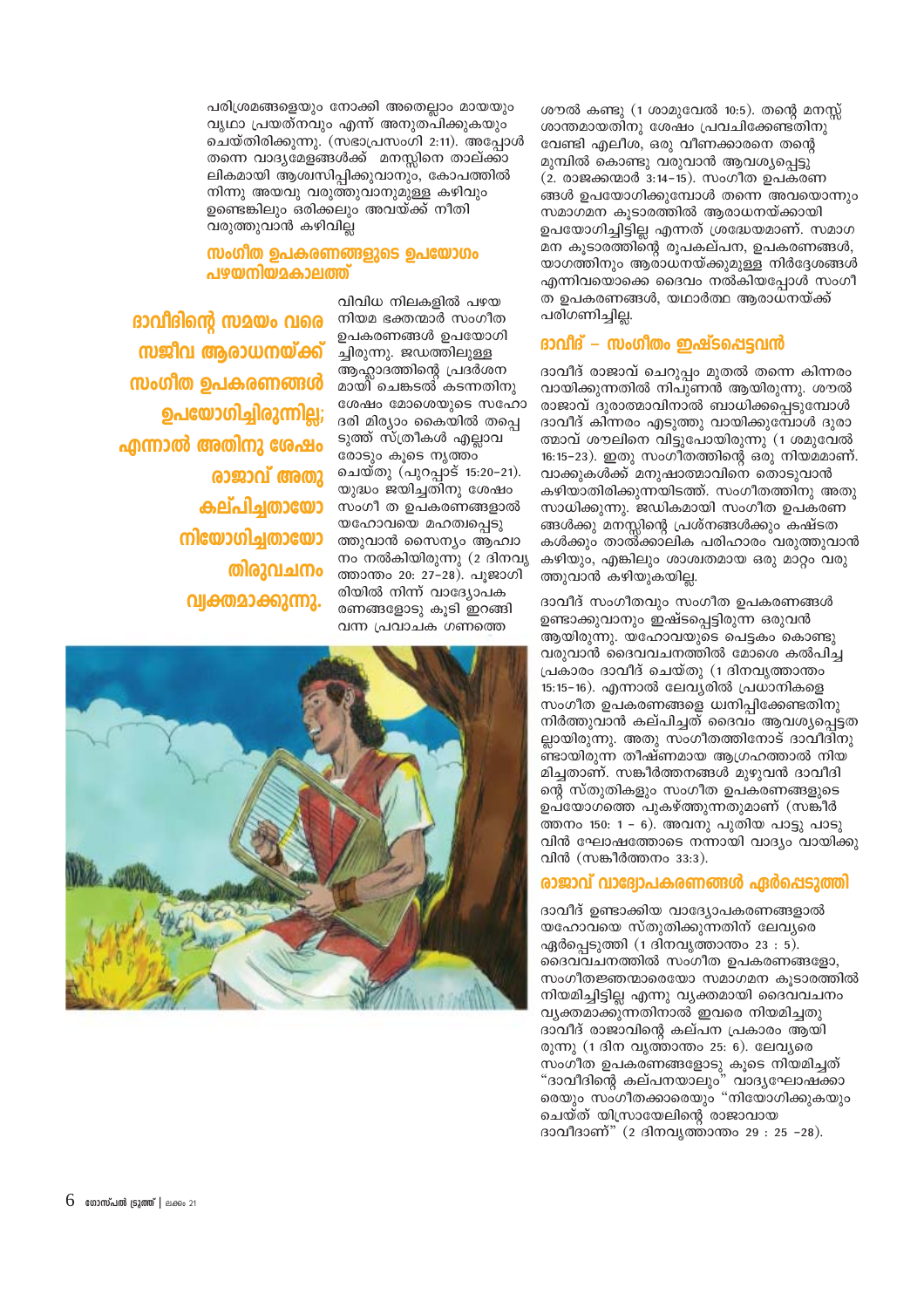ശലോമോൻ, നിർമ്മിച്ച ദൈവാലയം നശിപ്പിച്ച് ബാബേൽ പ്രവാസ ത്തിലേക്ക് പിടിച്ചു കൊണ്ടുപോയ ജനം മടങ്ങിവന്നു യഹോവയുടെ ആലയത്തിനു അടിസ്ഥാനമിട്ടപ്പോൾ യിസ്രായേൽ രാജാവായ ദാവീദിന്റെ ചട്ട പ്രകാരം യഹോവയ്ക്കു സ്തോത്രം ചെയ്യുവാൻ പുരോഹിത ന്മാരെയും ആസാഫ്യരെയും കാഹളങ്ങളോടും കൈത്താളങ്ങളോടും കൂടെ നിർത്തി (എസ്ര 3:10) എന്നു പറയുന്നു. ആ കാലഘട്ടത്തിലെ ആരാധന ആത്മീക ത്തിനെക്കാൾ ഉപരിയായി ആചാരപരമായിരുന്നു എന്നും ദാവീദിന്റെ കാലത്തിനു മുൻപ് ആരാധനയിൽ സംഗീത ഉപകരണങ്ങൾ ഉപയോഗിച്ചിരുന്നില്ല എന്നും ദാവീദ് രാജാവാണ് അവയെ കല്പിച്ചാക്കിയതെന്നും തിരുവ ചനം വൃക്തമാക്കുന്നതു ചുരുങ്ങിയ പക്ഷം നാം മനസ്സിലാക്കിയിരിക്കണം.

### പ്രാവാചകന്മാർ നാരത്തിന്റെ മുന്നറിയിപ്പ് നൽകിയിരുന്നു.

യെശയ്യ പ്രാവാചകൻ മദ്യം തേടി ഓടുന്നവർക്കും, വിരുന്നുകളിൽ കിന്നരവും വീണയും തപ്പും കുഴലും വീഞ്ഞും അന്വേഷിക്കുകയും ചെയ്യുന്നവർക്കും അയ്യോ കഷ്ടം എന്നു പറയുന്നു." സിയോനിൽ സൈ്വരികളായി ശമര്യാ പർവ്വതത്തിൽ നിർഭയരായി .... നിങ്ങൾ വീണാ നാദത്തോടെ വൃർത്ഥസംഗീതം ചെയ്ത് ദാവീദ് എന്ന പോലെ വാദിത്രങ്ങളെ ഉണ്ടാക്കുന്നു" (ആമോസ് 6: 1-5). "യഹോവ നിങ്ങളുടെ ഉത്സവങ്ങളെ ദ്വേഷിച്ചു നിരസി ക്കുന്നു; നിന്റെ പാട്ടിന്റെ സ്വരം എന്റെ മുമ്പിൽ നിന്നും നീക്കുക, നിന്റെ വീണാനാദം ഞാൻ്കേൾക്കുകയില്ല (ആമോസ് 5 : 21 - 24). മാനുഷിക വികാരങ്ങളെ ഉണർ ത്തുവാൻ കഴിവുള്ള ദാവീദിന്റെ സംഗീത ഉപകരണങ്ങ ൾക്കും അതിന്റെ സംഗീത മികവിനും യിസ്രായേൽ മക്കൾക്കു ദൈവവുമായി ഒരു ആത്മീക ബന്ധത്തിലേക്ക് എത്തുവാൻ സാധിച്ചില്ല. ഒരു ലേഖകൻ ഉന്നയിച്ച ചോദ്യം ഇങ്ങനെ: "ന്യായപ്രമാണത്തിൻ കീഴിൽ മനു ഷ്യന്റെ കണ്ടുപിടുത്തങ്ങൾക്ക് ആത്മീക ഫലം പുറ പ്പെടുവിക്കുവാൻ കഴിയുന്നില്ലെങ്കിൽ പിന്നെ എങ്ങനെ അവ പുതിയ നിയമകാലത്തു ആത്മീക ഫലങ്ങൾ പുറപ്പെടുവിക്കും?"

### പുതിയ നിയമം ആത്മീക ആരാധന അവതരിപ്പിക്കുന്നു

ന്യായപ്രമാണം യേശുക്രിസ്തുവിൽ കൂടി നിവൃത്തി ആയതിനാൽ (മത്തായി  $5:17)$  യഥാർത്ഥ നീതിയി ലേക്കും വിശുദ്ധിയിലേക്കുമുള്ള വഴി യേശു ക്രിസ് തുവിൽ കൂടി നൽകപ്പെട്ടിരിക്കുന്നു. രണ്ടാമത്തെതിനെ  $(N.T)$  സ്ഥാപിക്കുവാൻ യേശു ക്രിസ്തു ആദ്യത്തേ തിനെ  $(O,T)$  നീക്കി കളഞ്ഞ് (എബ്രായർ 10:1 –9) ന്യായപ്രമാണത്തിനു കഴിയാതിരുന്നതിനെ സാധിപ്പിച്ചു. ദൈവജനത്തിനു ക്രിസ്തുവിലുള്ള ഈ പുതിയ ജീവിതം ദൈനംദിന പ്രവർത്തനവും ആരാധനയും വ്യത്യസ്തമാക്കി. അതിനാൽ ചുമത്തപ്പെട്ടിരുന്ന ജഡിക നിയമങ്ങൾക്കു പകരം ആത്മാവിനാൽ ജഡത്തിന്റെ തടസ്സങ്ങൾ എല്ലാം മാറ്റി എല്ലായിപ്പോഴും ദൈവീക് കൂട്ടായ്മ അനുഭ്വിക്കുവാൻ നമ്മെ സ്വതന്ത്രമാക്കി യിരിക്കുന്നു. അഥേനയിൽ അരയോപഗമദ്ധ്യേ നിന്ന് പൗലോസ് ധൈര്യത്തോടെ പ്രസംഗിച്ചതു "ദൈവം സ്വർഗ്ഗത്തിനും ഭൂമിക്കും നാഥനാക്കുക കൊണ്ട് കൈപ്പണിയായ ക്ഷേത്രങ്ങളിൽ വാസം ചെയ്യുന്നില്ല. താൻ എല്ലാവർക്കും ജീവനും ശ്വാസവും സകലവും കൊടുക്കുന്നവൻ ആകയാൽ വല്ലതിനും മുട്ടുള്ളവൻ

എന്നതു പോലെ മനുഷ കൈകളാൽ ശുശ്രുഷ ആവശ്യപ്പെടു ന്നില്ല എന്നാണ് (അ.പ്രവർ ത്തികൾ 17:  $22 - 25$ ). മനുഷ്യരുടെ കൈകളുടെ മൈദഗ്ധ്യം കൊണ്ട് ദൈവത്തെ മഹത്വപ്പെടു ത്തുവാനോ ആരാധി ക്കുവാനോ, ദൈവത്തിനു വേണ്ടി നിർമ്മി

ന്വായപ്രമാണത്തിൻ കീഴിൽ മനുഷ്വന്റെ കണ്ടുപിടുത്തങ്ങ ൾക്കു ആത്മിക ഫലം പുറപ്പെടുവി ക്കുവാൻ കഴിയു ന്നില്ലങ്കിൽ പിന്നെ  $\alpha$ പുതിയ നിയമകാല ത്തു ആത്മീക ഫലങ പുറപ്പെടുവിക്കും?

ക്കുന്നതായ മനോഹ രങ്ങളായ ദൈവാല യങ്ങളിലോ മറ്റ് ക്ഷേത്രങ്ങളിലോ ദൈവം വസിക്കുന്നില്ല. ദൈവം ആത്മാവാകുന്നു, തന്റെ ജീവനും ആത്മാവും പ്രാപിച്ചവർക്കു മാത്രമേ സത്യത്തിൽ അവനെ ആരാധി ക്കുവാൻ കഴിയുകയുള്ളൂ. ദൈവത്തെ ആരാധിച്ച് നീതീകരിക്കപ്പെടുവാൻ മനുഷ്യനെ സജ്ഞമാക്കിയിരിക്കു കയാൽ ദൈവിക ജീവനിലും ആത്മാവിലും ആരാധിക്കുന്ന ഉപകരണങ്ങളായി നീതീകരിക്കപ്പെടാം.

### ജഡവും ആത്മാവും

പഴയനിയമ ആരാധന അക്ഷരീകവും ജഡികവും ആയി രുന്നു. എന്നാൽ ഇപ്പോൾ സ്ഥീകാര്യമായ സത്യ ആരാധന ആത്മാവിലുള്ളതാണ്. സത്യ ആരാധന, യാഗം അർപ്പിച്ചു കൊണ്ടുള്ള ജഡത്തിലെ ആരാധനയും സൗരഭ്യവാസ്ന യാഗവും, ജീവനില്ലാത്ത സംഗീത ഉപകരണങ്ങളിൽ നിന്നു ളള സംഗീതവും നീക്കിക്കളഞ്ഞു. ക്രിസ്തുവും ആദിമസ ഭയും മാതൃകയായി പുതിയ നിയമവചനത്തിൽ നൽകിയി രിക്കുന്നതു പുതിയതും ഗുണകരവുമായ ഒരു ആരാധനയാ ണ്. ക്രിസ്തുവും ശിഷ്യന്മാരും പെസഹായ്ക്ക് ശേഷം സ്തോത്രം പാടി (മത്തായി 26: 30). പുതിയ നിയമസഭയിൽ നിന്ന് യൂബാലിന്റെയും ദാവീദിന്റെയും സംഗീത ഉപകരണ ങ്ങൾ മാറ്റി. നിർജ്ഞീവമായ മനുഷ്യ നിർമ്മിത ഉപകരണങ്ങ ളാൽ ഇനി ദൈവത്തെ ആരാധിക്കുന്നതിനു പകരം മനുഷ്യ വൈദഗ്ധ്യങ്ങൾക്കു നിർമ്മിക്കുവാൻ കഴിയാത്ത സംശുദ്ധ മായ വിശുദ്ധിയുടെ നിറവിൽ ദൈവത്തെ ആരാധിക്കാം. റോമർ 15 : 10 ൽ പറയുന്നത് " നിന്നെ വാഴ്ത്തി നിന്റെ നാമ ത്തിനു സ്തുതി പാടും" എന്നും 1 കൊരിന്ത്യർ 14:15 "ആത്മാവ് കൊണ്ട് പാടും" എന്നും പൗലോസ് സൂചിപ്പിച്ചി രിക്കുന്നു. നീതീകരിക്കപ്പെട്ടിരിക്കുന്നവരുടെ ഹൃദയത്തിൽ നിന്നു വരുന്ന ശബ്ദത്തിനു എന്നതു പോലെ സംഗീത ഉപ കരണങ്ങളുടെ ശബ്ദത്തിനു വിവേചനം ഇല്ല. കർത്താവിനെ മഹത്വപ്പെടുത്തുവാൻ സംഗീത ഉപകരണങ്ങ്ൾ ഉപയോഗി ക്കുവാൻ ആദിമ സഭ ഒരിക്കലും നിർദ്ദേശിച്ചില്ല; പിന്നെയോ "സഭാമദ്ധ്യേ ഞാൻ നിന്നെ സ്തുതിക്കും" എന്നാണ് ആവർ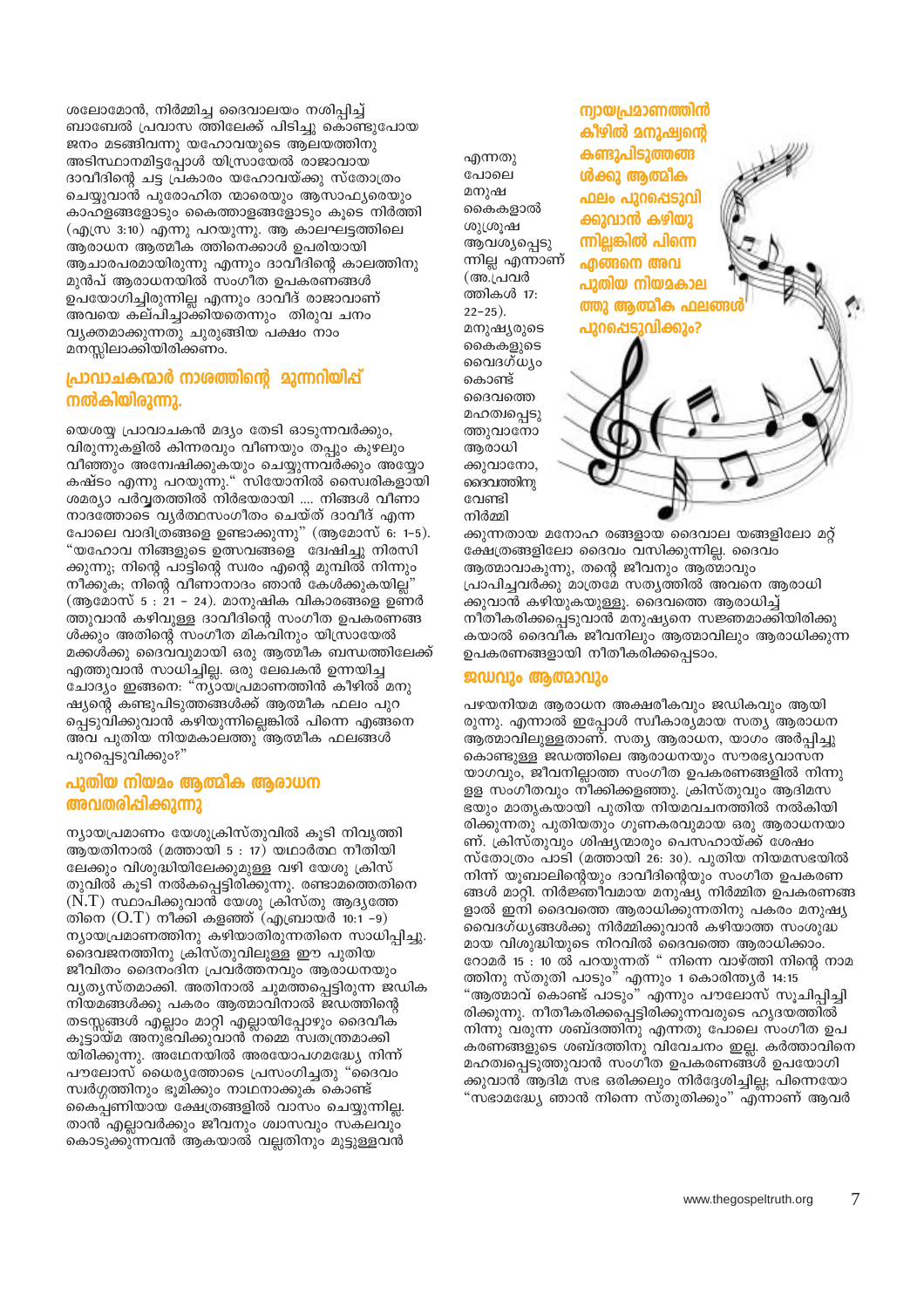ത്തിച്ചു പറഞ്ഞിരിക്കുന്നത് (എബ്രായർ 2: 12)."ആത്മാവു നിറഞ്ഞവരായി സങ്കീർത്തനങ്ങളാലും സ്തുതികളാലും ആത്മീക ഗീതങ്ങളാലും നിങ്ങളുടെ ഹൃദയത്തിൽ കർത്താവിനു പാടിയും കീർത്തനം ചെയ്തും" എന്നും എഫേസ്യർ 5:19 ലും "സങ്കീർത്തന ങ്ങളാലും സ്തുതികളാലും ആത്മീക ഗീതങ്ങളാലും തമ്മിൽ പഠിപ്പിച്ചും ബുദ്ധി ഉപദേശിച്ചും നന്ദിയോടെ നിങ്ങളുടെ ഹൃദയത്തിൽ കർത്താവിനു പാടിയും" എന്ന് കൊലൊസ്സ്യർ 3:16 ലും കാണുന്നു

### പുതിയ നിയമത്തിൽ നിർദേശിച്ചിരിക്കുന്നത് വായ്പ്പാട്ട് മാത്രം

പുതിയ നിയമ ആരാധനയിൽ സംഗീത ഉപകരണങ്ങളെ നേരിട്ട് നിരോധിക്കുന്നില്ലെങ്കിലും അതി ന്റെ ഉപയോഗത്തെ സൗരഭ്യവാസന യാഗവും ദീപങ്ങളും പോലെ ഒരിടത്തും അനുശാസിക്കു ന്നില്ല. പഴയപുതിയ നിയമ സമ്പ്രദായങ്ങൾ തമ്മിൽ പൂർണ്ണമായ വ്യക്തത ഉള്ളതിനാൽ ഏതെങ്കി ലും കാരൃങ്ങളുടെ അംഗീകാരത്തിനു നിഗമനങ്ങളുടെ ആവശ്യം ഇല്ല. സംഗീത ഉപകരണങ്ങൾ ഉപയോഗിക്കുന്നതിൽ ദൈവവചനം മൗനം പാലിക്കുന്നു എന്നു മാത്രമല്ല, പുതിയ നിയമവചന ങ്ങൾ വ്യക്തമായി നിർദ്ദേശിച്ചിരിക്കുന്നത് വിശുദ്ധന്മാർ ഹ്യദയങ്ങളിൽ പാടുവാനാണ്. "അവർ ദൈവത്തിനു അവന്റെ നാമത്തെ ഏറ്റു പറയുന്ന അധരഫലം എന്ന സ്തോത്രയാഗം ഇടവിടാതെ അർപ്പിക്കണം" (എബ്രായർ 13:15). അധരങ്ങളിൽ നിന്നുള്ള സംഗീതം മാത്രമാണ് ക്രിസ്തീയ ആരാധനയിൽ ദൈവം അംഗീകരിച്ചിരിക്കുന്നത്.

### ആദിമ സഭയുടെ ക്രമം

ആദിമ സഭയിലെ ആരാധനയിൽ തിരുവചനം അനുശാസിച്ചിരുന്ന സംഗീതം മാത്ര മല്ലാതെ സംഗീത ഉപകരണങ്ങളെ പരിഗണിച്ചിരുന്നില്ല എന്ന് ചരിത്രം പരിശോധി ച്ചാൽ വൃക്തമാകും. താഴെ കാണുന്ന ഉദ്ധരണികൾ ശ്രദ്ധിക്കുക:

"ക്രീസ്തീയ സഭയുടെ ശൈശവ സമയം സാധാരണ പാട്ടുകൾ അല്ലാതെ യഹൂദന്മാരുടെ ഇടയിൽ ഉണ്ടായിരുന്നത് പോലെയുള്ള സംഗീതത്തെ സ്വീകരിച്ചിരുന്നില്ല" (Justin Martyr A.D 139)

"സമാധാനത്തിന്റെ ഏക ഉപകരണം, നാം ദൈവത്തെ ആദരിക്കുകയും സേവിക്കുകയും ചെയ്യുന്ന വചനം അല്ലാതെ ഒന്നില്ല. ആ പഴയ കീർത്തനവും കാഹളവും കുഴലും ഡ്രമ്മും ഒന്നും ഇനി വേണ്ട" (Clement of Alexandria A.D 153-217)

"വീണയും കിന്നരവും കൊണ്ടുള്ള സംഗീതം, അവയെല്ലാം കണ്ടുപിടിച്ച അപ്പോളോ, മ്യൂസസ്, മിനർവ്വ, മെർക്കുറി എന്നീ ദേവന്മാർക്ക് ഉള്ളത്ാകയാൽ നിങ്ങൾ ക്രീസ്ത്യാനികൾ അവയുടെ ഉപജ്ഞാതാക്കളെ വെറുക്കുകയും തിരസ്കരിക്കുകയും ചെയ്യുന്ന്തു പോലെ, ഉപേക്ഷിച്ചു കളയണം" (Tertullian c.AD 200)

"സംഗീത ഉപകരണങ്ങൾ ക്രിസ്ത്യാനികളെ സംബന്ധിക്കുന്നതല്ല" (John chrysostom A.D 345-407)

"സഭയിൽ സംഗീതത്തിന് അപ്പൊസ്തലന്മാരുടെ കാലത്തോളം പഴക്കം ഉണ്ട്, പക്ഷേ ഉപകരണ സംഗീതത്തിന് അങ്ങനെ അല്ല" (Joseph Bingham works Vol.111 p.137)

വിശുദ്ധ ശുശ്രൂഷകർക്കു എല്ലായിടത്തും അധരങ്ങൾ കൊണ്ടുള്ള സംഗീതമാണ് യഥാർത്ഥമായിട്ടുള്ളത് എന്ന്കാര്യത്തിന് സംശയമില" (Emil Nauman. The History of Music vol.1 p. 177)

"മതപരമായ കാര്യങ്ങൾക്കു ഉപകരണ സംഗീതം യോജിച്ചതല്ല എന്ന് അപ്പൊസ്തലന്മാരും അവർക്കു ശേഷമുളള കൃതികളും പഠിപ്പീ്ക്കുന്ന വീക്ഷണമാണ് ക്രിസ്ത്യാനിത്വത്തിന് ഉള്ളത്, സംഗീത ഉപകര്ണങ്ങളുടെ ഉപയോഗത്തെ കുറിച്ച് ക്രിസ്തീയ ഉറവിടങ്ങൾ യാതൊന്നും തന്നെ പറയുന്നില്ല. പാട്ടു മാത്രമാണ് ദിവ്യ ആരാധനയ്ക്കായി പരിഗണിച്ചു പറ്യുന്നത്" (New Oxford History of Music Vol. 1, p. 135)

"പാട്ട് മാത്രമല്ലാതെ സംഗീത ഉപകരണങ്ങളുടെ ഉപയോഗം ആദിമസഭയിൽ അനുവദിച്ചിരു്ന്നില്ല" (Hugo Leichtentritt)

"അവർ ഉപയോഗിക്കുന്ന സംഗീതം നിശബ്ദമായി അവരുടെ മതത്തെ ആവിഷ്കരിക്കുന്നു. അവരുടെ ആദിമകാല സഭയിലെ പാട്ടുകൾ എല്ലാം വായ്പ്പാട്ട് στος στουλογίας (F.L Humphrey, Evolution of Church Music)

"കേൾക്കുവാനോ കാണുവാനോ കഴിയുന്നില്ല എങ്കിൽ നമ്മുടെ സഭകളിൽ സംഗീത ഉപകരണങ്ങൾ ഉപയോഗിക്കുന്നതിൽ എനിക്ക് യാതൊരു വിരോധവും ഇല്ല് - JOHN WESLEY (1703-1791)

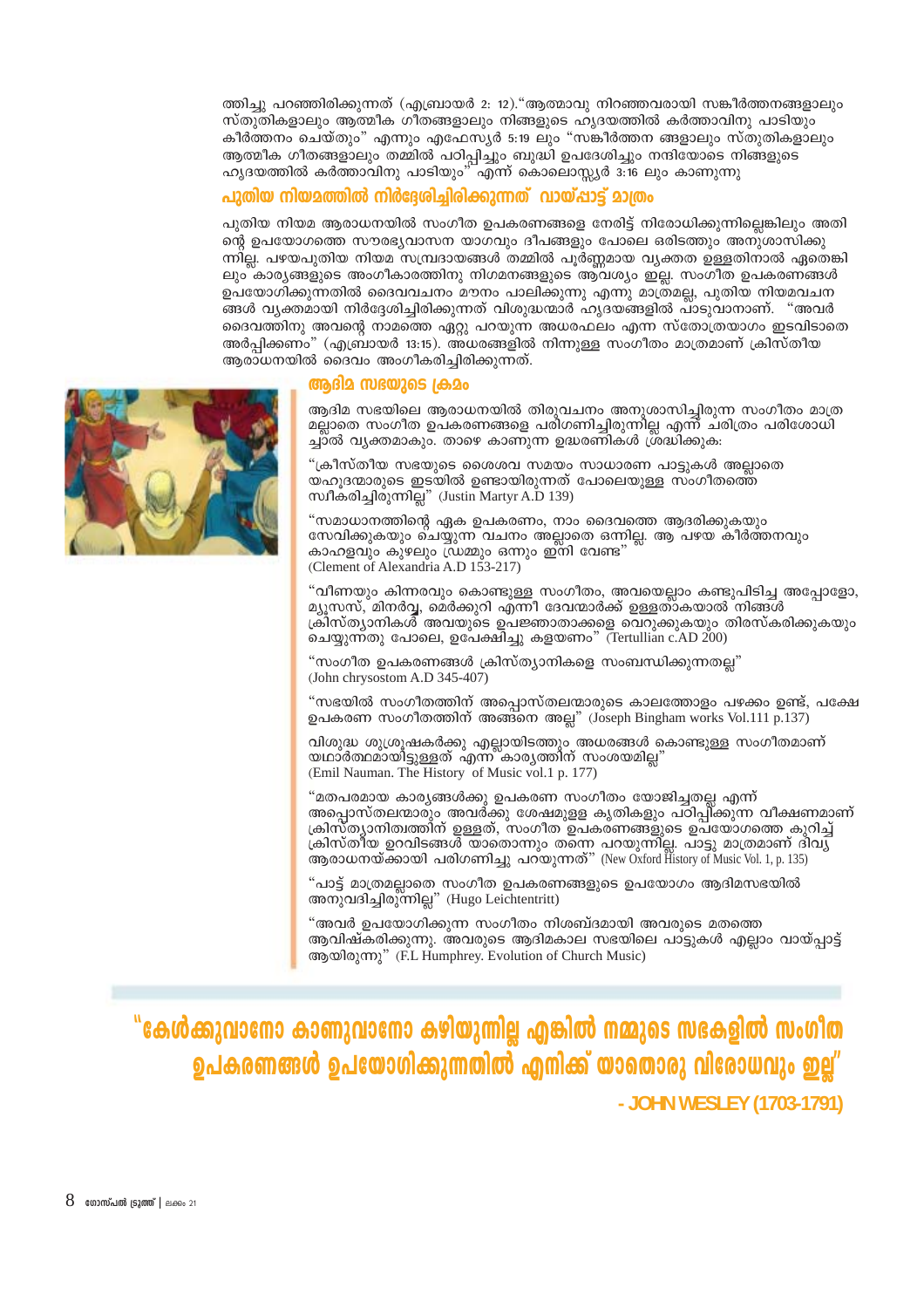### കത്തോലിക്കാ സഭയിൽ സംഗീത ഉപകരണങ്ങളുടെ അവതരണം

അഞ്ചാമത്തെയോ ആറാമത്തെയോ നുറ്റാണ്ടു വരെ സംഗീത ഉപകരണങ്ങൾ കത്തോലിക്കാ സഭയിൽ വളരെ കുറഞ്ഞ തോതിൽ മാത്രമേ പുനരവതരണം ചെയ്തിരുന്നുള്ളു. 16–ാം നൂറ്റാണ്ടുവരെ സഭയിൽ സംഗീത ഉപകരണങ്ങളെ അധികം പ്രോത്സാഹിപ്പിച്ചിരുന്നില്ല. അതിന്റെ ഉപയോഗത്തെ പ്രതിരോധിക്കുന്ന ആളുകൾ സഭയിൽ ഉണ്ടായിരുന്നതിനാൽ 1545 ലെ ട്രന്റ് കൗൺസിലിൽ അതു നിരോധിക്കുന്നതിനോട് യോജിപ്പ് കാണിച്ചിരുന്നു. (Schaff-Herzog Encyclopedia. 11,1702) വർഷങ്ങൾക്കു ശേഷം, പ്രൊട്ടസ്റ്റൻന്റ് വിഭാഗങ്ങളിലെ ആധികം ആളുകളും സംഗീത ഉപകരണങ്ങൾ ആരാധനയിൽ ഉപയോഗിച്ചില്ല. എന്നാൽ വർഷങ്ങൾക്കു ശേഷം അവരിൽ പലരും സഭാവിഭാഗങ്ങൾ പഠിപ്പിച്ചതിനു വിപരീതമായി ആലപിക്കുന്നത് ആശ്ചര്യം തന്നെ.

### ആധുനിക സഭകൾ സംഗീത ഉപകരണ ങ്ങൾ ചേർത്തു പിടിക്കുന്നു.

വിശുദ്ധ ആരാധനയ്ക്ക് യോഗ്യമല്ല എന്നു കരുതി 19–ാം നൂറ്റണ്ടുവരെയും ക്രിസ്തീയ നേതൃത്വങ്ങ ൾ സംഗീത ഉപകരണ ങ്ങൾ നിരസിച്ചിരുന്നു. 1865 ൽ അമേരിക്കയിലെ



മുതലാണ് സംഗീത ഉപ്കരണങ്ങൾ ആരാധന പിടിച്ചടക്കുവാൻ തുടങ്ങിയതു. വലിയ ആൾക്കുട്ടത്തെ ആകർഷിക്കുവാൻ സഭകൾ, ആത്മാ വിനെക്കാൾ ജഡത്തിനു താല്പര്യം നൽകി. പീയാ നോയും ഓർഗനുമായി ഈ അനുരജ്ഞനം തുടങ്ങിയെങ്കിലും

ശേഷം 10-ാം പേജിൽ

'ഈ വക സംഗീത ഉപകരണങ്ങൾ ആരാധനയ്ക്കായി ക്രിസ്തീയ സഭ യിൽ ഉപയോഗിക്കുന്നതു അംഗീകാര മിലാതെയും ദൈവയിഷ്ടത്തിനു വിപരീതവു മായാണ് എന്നു ഞാൻ (കൂടുതലായി) വിശ്വസിക്കുന്നു. അതു പാപവും യഥാർത്ഥ ആരാധനയെ അട്ടിമറിയ്ക്കുന്നതും ആകുന്നു.... വൃദ്ധനും, തഴക്കം വന്ന ഒരു ശുശ്രുഷ കനുമായിരിക്കുന്ന ഞാൻ ഇവിടെ പ്രഖ്യാപിക്കുന്നത് അവകൊണ്ട് ഗുണകരമായ യാതൊന്നും ആരാധന യിൽ ഇല്ലെന്നും അവ തിന്മയുടെ ഉല്പന്നമാണ് എന്നതു ഞാൻ വിശ്വസി ക്കുകയും ചെയ്യുന്നു. സംഗീതം ഒരു ശാസ്ത്രം എന്ന നിലയിൽ ഞാൻ അതിനെ വിലമതിക്കുകയും അംഗീ കരിക്കുകയും ചെയ്യുന്നു; എന്നാൽ ദൈവാലയത്തിൽ സംഗീത ഉപകരണ ങ്ങളെ ഞാൻ വെറുക്കുകയും അറയ് ക്കുകയും ചെയ്യുന്നു. ഇതു സംഗീത ത്തിന്റെ ദുരുപയോഗം എന്നും ക്രിസ് ത്യാനിത്വത്തിന്റെ നേതൃത്വത്തിലുള്ള എല്ലാ ആരാധനയിലും ഞാൻ എന്റെ വിയോജിപ്പ് രേഖപ്പെടുത്തുകയും ചെയ്യുന്നു

> - Adam Clarke (1762-1832) Commentary on Amos 6:5

# **malagam**  $\boldsymbol{a}$ ർത്താക്കദ്ദിൽ നിന്ന്...

ആരാധനയിൽ ഓർഗൻ ബാലിനുള്ള സ്ഥാനമാണ്. റോമർ കത്തോലിക്കർ അതു യഹൂദനിൽ നിന്നും കടമെടുത്തു - MARTIN LUTHER (1483 – 1546)

> "അയാൾ (D.S Warner) തുറന്നും, നിർബ്ബന്ധമായും ദൈവസഭയിൽ സംഗീത ഉപകരണങ്ങൾ ഉപയോഗിക്കുന്നതിന് എതിരായി പഠിപ്പിച്ചു. അദ്ദേഹത്തിന്റെ കാലത്തു ദൈവസഭകൾ ഒന്നും അതു ഉപയോഗിച്ചില്ല'

- C.E.Orr (1844-1933) **NOT A NEW MOVEMENT** 

"ന്യായപ്രമാണത്തിലെ നിഴൽ ആയി രുന്ന സൗരഭ്യവാസന യാഗങ്ങളോടും ദീപങ്ങളോടും മറ്റ് പ്രതീകങ്ങളോടും തെല്ലും യോജിക്കുന്നതല്ല. ആരാധന യിൽ സംഗീത ഉപകരണങ്ങളെ പുനഃ സ്ഥാപിക്കുന്നത് പാപ്പാമതക്കാർ ബുദ്ധിഹീനരായി ഇങ്ങനെ പലതും യഹുദമതത്തിൽ നിന്നു കടമെടുത്ത താണ്. ബാഹ്യമായ പ്രശംസയിൽ ശ്രദ്ധിക്കുന്നവർ ഇത്തരം ശബ്ദങ്ങ ളിൽ സന്തോഷിക്കുന്നു; എന്നാൽ അപ്പോസ്തലന്മാരിൽ കൂടി ദൈവം നമ്മോട് കല്പിച്ച ലാളിത്യം ഇനിയും വിദൂരത്താണ്"

> - John Calvin (1509 -1564) Commentary on the 33rd psalm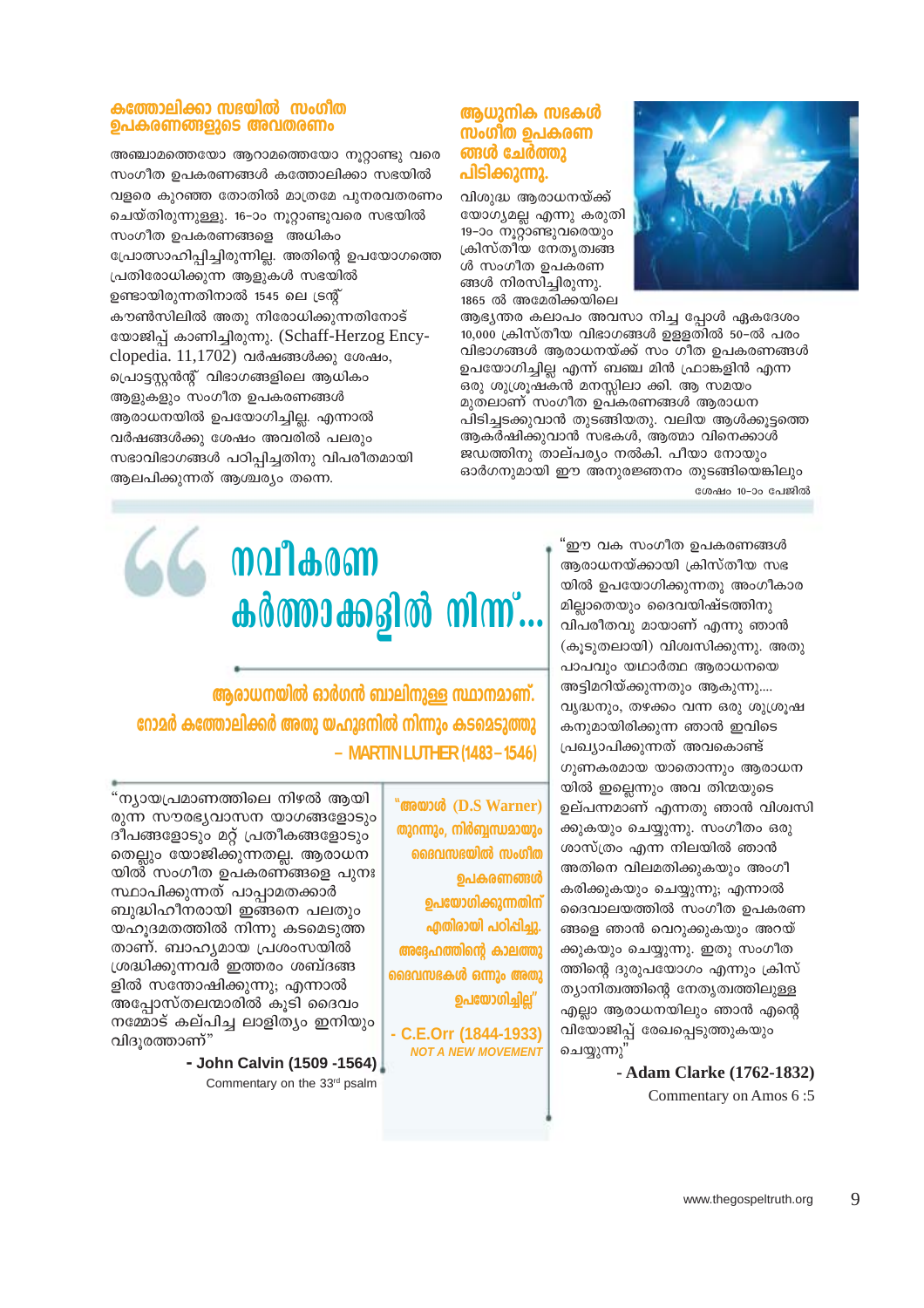### പരിരുദ്ധാത്മാവിനാൽ നിയന്ത്രിക്കുന്ന ആരാധന

പിന്നീട് എല്ലാവിധ ഉപകരണങ്ങളും കടന്നു വന്നു. ലോകത്തിന്റെ സംഗീതം ക്രിസ്ത്യാനികൾ എന്ന് അവകാശപ്പെടു ന്നവരുടെ സംഗീതമായി. ആധുനിക രീതിയിലുള്ള ആരാധനയുടെ ഈ തലം ജഡത്തിൽ നിന്നുള്ളതാണ്. സംഗീത ഉപകരണങ്ങളുടെ ശബ്ദം മനുഷ്യന്റെ വൈ കാരിക തലങ്ങളെ ഉണർത്തുന്ന തിനാൽ യഥാർത്ഥ ആത്മീക ആരാധനയ്ക്ക് പകരം ജഡത്തിലെ ആരാധന യിലേയ്ക്ക് അടുപ്പിക്കുന്നു. ആഗ്രഹിക്കുന്നത് ആത്മിക ആരാധന

ആഫ്രിക്കയിലെ ഡ്രമ്മുകൾ, ഏഷ്യയിലെ ഓർഗനുകൾ, യൂറോപ്പിലെ വാദ്യവൃന്ദങ്ങൾ, അമേരിക്കയിലെ സംഗീത സംഘങ്ങൾ എന്നിവയുടെ സാംസ്കാരികവും പരമ്പരാ ഗതവുമായ പരിശീലനങ്ങൾക്കുപരിയായി. ആരാധന യിലെ ലാളിതൃവും സാമൂഹ്യ മാതൃകയുമാണ് പരിഗണി ക്കേണ്ടതു. ജഡിക ആരാധനയുടെ മാത്യക ലോകത്തി ന്റേതും ജഡമോഹവും കൺമോഹവും ജീവനത്തിന്റെ പ്രതാപവും ആകർഷിക്കുന്നതുമാണ് (1 യോഹന്നാൻ  $2:15-17$ ). ലോകത്തെ സ്നേഹിക്കുന്ന അനേകം സഭാവിഭാ ഗങ്ങൾ ആദിമസഭയുടെയും തിരുവചനത്തിൽ നിർദ്ദേശി ച്ചിരിക്കുന്ന ആരാധനയുടെ ലളിതമായ ക്രമങ്ങളെ ഉപേ ക്ഷിക്കുകയും ചെയ്തു. അപ്പോസ്തലനായ പൗലോസ്, തിമൊഥിയൊസിനെ ഓർപ്പിക്കുന്നത്" അന്ത്യകാലത്തു ദുർഘട സമയം വരും എന്നറിയുക. മനുഷ്യർ സ്നേഹി .<br>കളും .... ദൈവപ്രീയമില്ലാതെ ഭോഗപ്രീയരായി ഭക്തി യുടെ വേഷം ധരിച്ച് അ്തിന്റെ ശക്തിയെ തൃജിക്കു ന്നവരും ആയിരിക്കും. ഇങ്ങനെയുള്ളവരെ വിടൊഴിയുക" എന്നാണ് (2 തിമൊഥിയൊസ്  $3:1-5$ ).

ഇന്നും ദൈവത്തിന്റെ ജനത്തെ വിളിക്കുന്നത് അവരുടെ ജീവിതം ദൈവത്തിനു ജീവനും വിശുദ്ധിയുമുള്ള യാഗമായി തീരുവാനാണ് "സഹോദരന്മാരെ ഞാൻ ദൈവത്തിന്റെ മനസ്സലിവ് ഓർപ്പിച്ചു നിങ്ങളെ പ്രബോധി പ്പിക്കുന്നത്. നിങ്ങൾ ബുദ്ധിയുള്ള ആരാധന യായി നിങ്ങളുടെ ശരീരങ്ങളെ ജീവനും വിശുദ്ധിയും ദൈവത്തിനു പ്രസാദമുള്ള യാഗ മായി സമർപ്പിക്കുവിൻ. ഈ ലോകത്തിനു അനു രൂപമാകാതെ നന്മയും പ്രസാദവും പൂർണ്ണതയു മുള്ള ദൈവഹിതം ഇന്നതെന്നു തിരിച്ചറിയേണ്ട തിന്നു മനസ്സു പുതുക്കി രൂപാന്തരപ്പെടുവിൻ" (റോമർ 12 : 1-2). ആത്മീയ ആരാധന എന്നു പറയുന്നതു സംഗീത ഉപകരണങ്ങളെ മാറ്റിവയ് ക്കുന്നതു മാത്രമല്ല, വിശുദ്ധമായ ജീവിതത്തിൽ നിന്നു പരിശുദ്ധാത്മാവ് നിറഞ്ഞൊഴുകുന്നത് കൂടിയാണ്, നമ്മുടെ ഹൃദയം സ്വർഗ്ഗത്തിലെ സംഗീതവുമായി ലയിച്ച് പോകുന്നതും ദൈവകൃ പയ്ക്ക് ഒത്തവണ്ണം ഐക്യപ്പെട്ടു പോകുന്നതും ആയിരിക്കട്ടെ. നമുക്ക് ജീവനുള്ള കല്ലുകൾ എന്ന പോലെ ആത്മീക ഗൃഹമായി ക്രിസ്തു മുഖാന്ത രം ദൈവത്തിനു പ്രസാദമുള്ള ആത്മീകയാഗം കഴിപ്പാൻ തക്ക വിശുദ്ധപുരോഹിത വർഗ്ഗമാക്കേ ണ്ടതിനു പണിയപ്പെടാം (1 പത്രോസ് 2: 5)  $-MWS$ 

# ളൈവ്യവാധ ധ്യിശുഭദം



- ആത്മാവിലും സത്വത്തിലും ആരാധന യോഹന്നാൻ 4:23–24 തമ്മിൽ സംസാരിക്കുകയും പാടിയും – എഫേസ്വർ 5:19 തമ്മിൽ പഠിപ്പിചും ബുദ്ധി ഉപദേശിചും – കൊലൊസ്വർ 3:16
- നിങ്ങളുടെ ഫ്വദയങ്ങളിൽ സ്തോത്രം പാടിയും കൊലൊസ്സർ 3:16
	- ആത്മാവിലും പാടും ബുദ്ധിയിലും പാടും 1 കൊരിന്ത്വർ 14:15
		- $\Omega$ വിദയത്തിൽ കീർത്തനം ചെയ്തും എഫേസ്വർ 5:19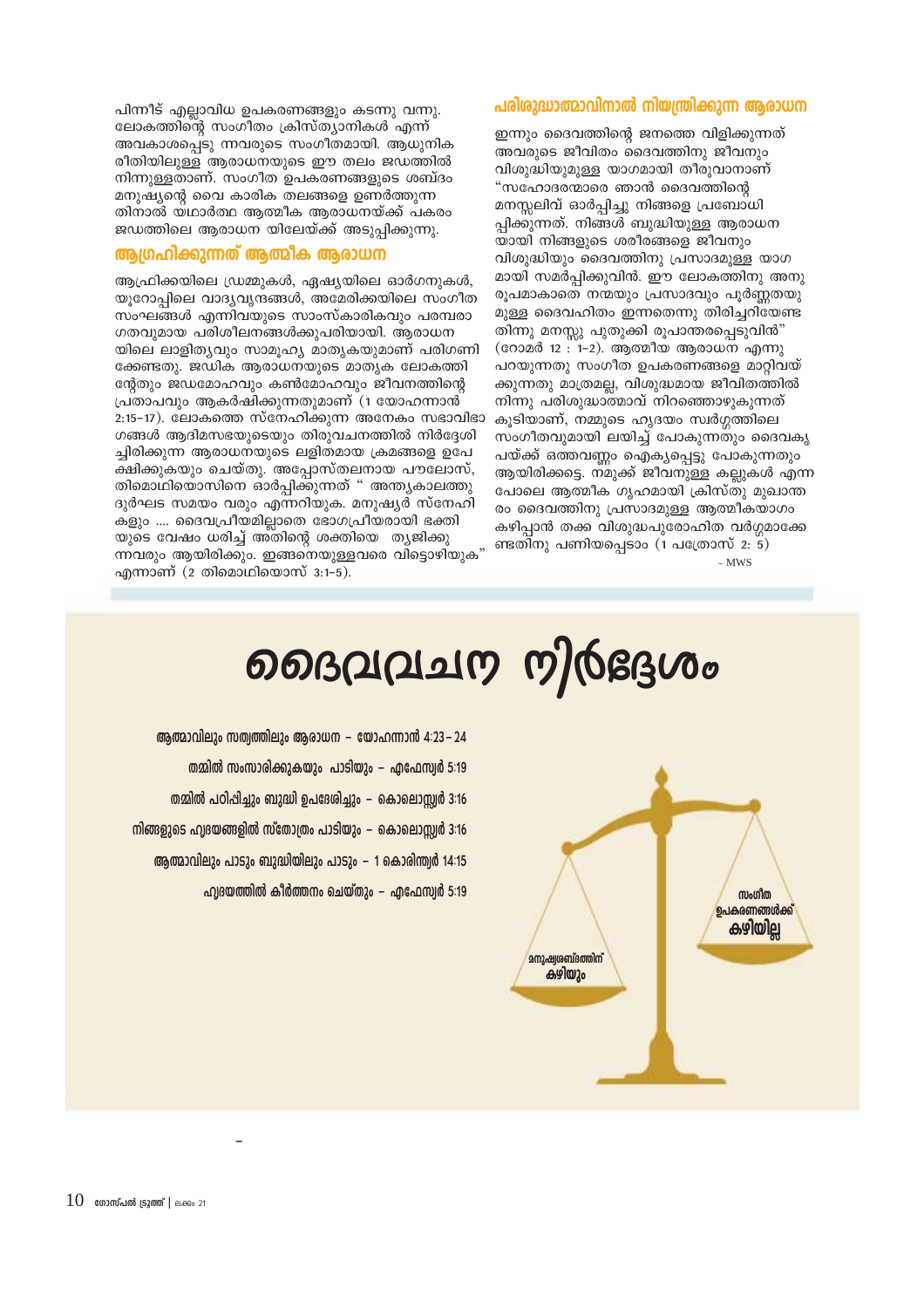### ആരാധനയിൽ സംഗീത ഉപകരണങ്ങൾ ഉപയോഗിക്കുന്നത് പാപമാണോ?

പൊതുവെ സംഗീത ഉപകരണങ്ങളുടെ ഉപയോഗം അതിൽ തന്നെ തെറല. എന്നിരുന്നാലും വചനപ്രകാരവും സദാചരിത്ര പശ്ചാത്തലം അനുസരിച്ചും പറഞ്ഞാൽ പ്രസ്തുത ഉപകരണങ്ങളുടെ ഉപയോഗം ആയോഗ്യവും ദൈവത്തിന്റെ പ്രസാദകരമായ ആരാധനയ്ക്ക് സ്വീകാര്വവുമല്ല. പൊതുവെ എല്ലാവരും ഉപകരണങ്ങൾ ഉപയോഗിക്കുന്നവരാണലോ. എന്ന് ന്വായം പറഞ്ഞു കൊണ്ട് മിക്കവർക്കും വ്വത്വസ്ത കാഴ്ചപ്പാടാണ് ഈ വിഷയത്തിലുള്ളത്. ഇതുപോലുള്ള ചെറിയ വിഷയങ്ങളിൽ കറുത്ത പാപം വെളുത്ത പാപം എന്ന വേർതിരിവില്ലാതെ ദൈവവുമായുള്ള സുദ്വഢമായ ബന്ധത്തിന് വിഘ്നം വരുത്താത്ത സത്വസന്ധമായ നിലപാടാണ് നമുക്ക് ആവശ്വം.

> യാക്കോബ് 4 :17 "നന്മ ചെയ്യുവാനറിഞ്ഞിട്ടും ചെയ്യത്തവന് അത് പാപം തന്നെ." " ഉപകരണങ്ങളോടുള്ള മമത" മുഖാന്തരം സത്വം അറിഞ്ഞിട്ടും മാറ്റത്തിന് വിധേയമാകാതെ ആരെങ്കിലും മുന്നോട്ടു പോയത് അതവന് പാപമായിത്തീരുകയും അവന്റെ ഹ്വദയകാഠിന്വത്തിന്റെ തക്ക ശിക്ഷ ലഭിക്കും. യാന്ത്രീക ഉപകരണത്തിന്റെ അകമ്പടി ഇല്ലാതെയുള്ള ആത്മാവിലുള്ള ആരാധനയാണ് ഏറ്റവും കാര്വക്ഷമതയുള്ള ശൈലി, ഇതറിഞ്ഞിട്ടും പ്രായോഗികമായി അംഗീകരിക്കാത്തവർ യഥാർത്ഥ ആത്മവിലുള്ള ആരാധനയുടെ മാധുര്വം നഷ്ടപ്പെടുത്തുന്നവർ തന്നെ.

> > $-MWS$

റോമർ 15: 9 ലും യാക്കോബ് 5: 13 ലും പരാമർശിക്കുന്ന പാട്ട് എന്ന വാക്കിന് 'സോളോ' എന്ന ഗ്രീക്ക് പദമാണ് ഉപയോഗിച്ചിട്ടുള്ളത്. പുതിയ നിയമത്തിൽ ഈ പാട്ട് സംഗീത ഉപകരണങ്ങളുടെ ഉപയോഗത്തെ പ്രോത്സാഹിപ്പിക്കുന്നതാണോ?

അല, ഈ വേദഭാഗങ്ങൾ സംഗീത ഉപകരണങ്ങളുടെ ഉപയോഗത്തെ ന്വായികരിക്കുകയോ നിർദ്ദേശിക്കുകയോ അല്ല. നൂറ്റാണ്ടുകളായി 'സോളോ' എന്ന വാക്കിനെക്കുറിച്ചുള്ള വ്വാഖ്വാനത്തിന് ചില ഘടക വിരുദ്ധമായ ചില വിവാദങ്ങളുണ്ടായിട്ടുണ്ട്. പല ഗ്രീക്ക് നിഘണ്ടുവിലും കാണുന്ന അർത്ഥം തന്ത്രിവാദ്യം ഉപയോഗിക്കുമ്പോൾ ഉണ്ടാകുന്ന ഞാണോലി അഥവാ മുഴക്കം എന്നാണ്. എന്നാൽ മാന്വരും അറിവുള്ളവരുമായ ബൈബിൾ പണ്ഡിതന്മാരുടെ അഭിപ്രായത്തിൽ പുതിയ നിയമത്തിൽ ഈ വാക്ക് "പാട്ട്" എന്ന അർത്ഥത്തിലാണ് ഉപയോഗിച്ചിരിക്കുന്നത്.

Thayer's Greek-English Lexicon of the New Testament - ൽ സോളോ എന്നത് "ദൈവത്തെ പ്രകീർത്തിക്കുന്ന ഒരു ഗാനം പാടുന്നതിനെയാണ് ".

Vine's Expository Dictionary of New Testament Words - ലും സോളോ എന്നതിന് ആധികാരികമായ നിർവചനമായി "പുതിയ നിയമത്തിൽ സ്തുതിഗീതം പാടുക, പാടി പുകഴ്ത്തുക" എന്നാണ് പ്രതിപാധിച്ചിരിക്കുന്നത്.

### $-MW.S$

## "ദൈവത്തിന് ബോധിച്ച മനുഷ്യനായിരിന്നിട്ടു കൂടി ദാവിദിന്റെ നിർദ്ദേശ പ്രകാരമുള്ള സംഗീത ഉപകരണങ്ങളോടു കൂടിയ ആരാധന നാം പിന്തുടരാത്തതെന്തുകൊണ്ട്?

ചോദ്വവും

൭ത്തരവും

എല്ലാ തിരുവെഴുത്തും അതതിന്റെ പശ്ചാത്തലവും ദൈവീക ഇടപെടലും അനുസരിച്ചായിരിക്കണം പ്രസ്തുത സത്വങ്ങൾ വ്വാഖ്വാനിക്കേണ്ടത്. സങ്കി. 144 : 1-ൽ " എന്റെ പാറയാകുന്ന യഹോവ വാഴ്ത്തപ്പെട്ടവൻ അവൻ യുദ്ധത്തിന് എന്റെ കൈകളെയും പോരിന് എന്റെ വിരലുകളെയും അഭ്വസിപ്പിക്കുന്നു." ദാവീദ് ചെയ്ത എല്ലാ യുദ്ധങ്ങളിലും ദൈവം അവനോടു കൂടെ ഇരുന്ന് സഹായിക്കുകയും ശ്വതുക്കളെ അവന് കീഴ്പ്പെടുത്തി കൊടുക്കുകയും ചെയ്തു. എന്നാൽ ഇന്ന് ദൈവം നമ്മോട് ആവശ്വപ്പെടുന്നത് യുദ്ധങ്ങളെ നിർത്തൽ ചെയ്യുവാനും ശ്വതുക്കളെ സ്നേഹിക്കുവാനുമാണ്. നമ്മെ പകെക്കുന്നവർക്കായി നന്മചെയ്യുവാനും ഉപദ്രവിക്കുന്നവർക്കായി പ്രാർത്ഥിക്കുവാനാണ്. (മത്തായി. 5: 38 - 45) ഒന്നിലധികം ഭാര്വമാരുമായി ജീവിക്കുവാനും തത്ഫലമായിട്ടുള്ള സന്തതി പരമ്പരകളുമായി അനുഗ്രഹ സമ്പദ്ധിയായി വിരാജിക്കുവാനും ദൈവം ദാവീദിനെ അനുവദിച്ചു. എന്നാൽ ഇന്ന് ദൈവം ഇത്തരത്തിലുള്ള രീതിയെ ന്വായം വിധിക്കുകയും ദാവീദിനെ ഈ വിഷയത്തിൽ പിന്തുടരുന്നവരെ ഒരിക്കലും പ്രോത്സാഹിപ്പിക്കുകയും ചെയ്യുന്നില്ല. അതുകൊണ്ട് ദൈവവചനം എല്ലായ്പ്പോഴും അതിന്റെ പശ്ചാത്തലം ഉൾകൊണ്ട് വേണം വ്വാഖ്വാനിക്കുവാൻ.

അതുപോലെ തന്നെ സങ്കീ 150 : 3-8 വരെയുള്ള വേദഭാഗവും സങ്കീർത്തനത്തിലെ മറ്റു വേദഭാഗങ്ങളും ആരാധനയിൽ സംഗീത ഉപകരണത്തോടെ ന്വത്തം ചെയ്ത ദൈവത്തെ ആരാധിക്കുവാൻ ആഹ്വാനം നൽകുന്നവയാണ്. ഇത്തരത്തിലുള്ള പഴയനിയമദാഗങ്ങൾ പുതിയനിയമ കാലമായ ഇന്ന് ഉപദേശമായി സ്വീകരിക്കുവാനോ പിന്തുടരുവാനോ കഴിയില്ല. ഇന്ന് നാം ജീവിക്കുവാനായി ദൈവം അവശ്വപ്പെടുന്ന "യോഗ്വമായ രീതിയത്രെ" പുതിയ നിയമ ഉപദേശങ്ങൾ.

അതെ, ദാവീദിന്റെ കാലത്തു ദൈവത്തിനു ബോധിച്ച മനുഷ്വർ തന്നെയായിരുന്നു അദ്ദേഹം. എന്നാൽ ഇന്നത്തെ സാഹചര്യത്തിൽ ദൈവത്തിന് ബോധിച്ച മനുഷ്വൻ എന്ന മാനദണ്ഡം ദാവിന്റെ ജീവിത ംശെലിയെക്കാൾ ഉന്നതമാണ്, ഉദാത്തമാണ്. - Harlan Sorrell